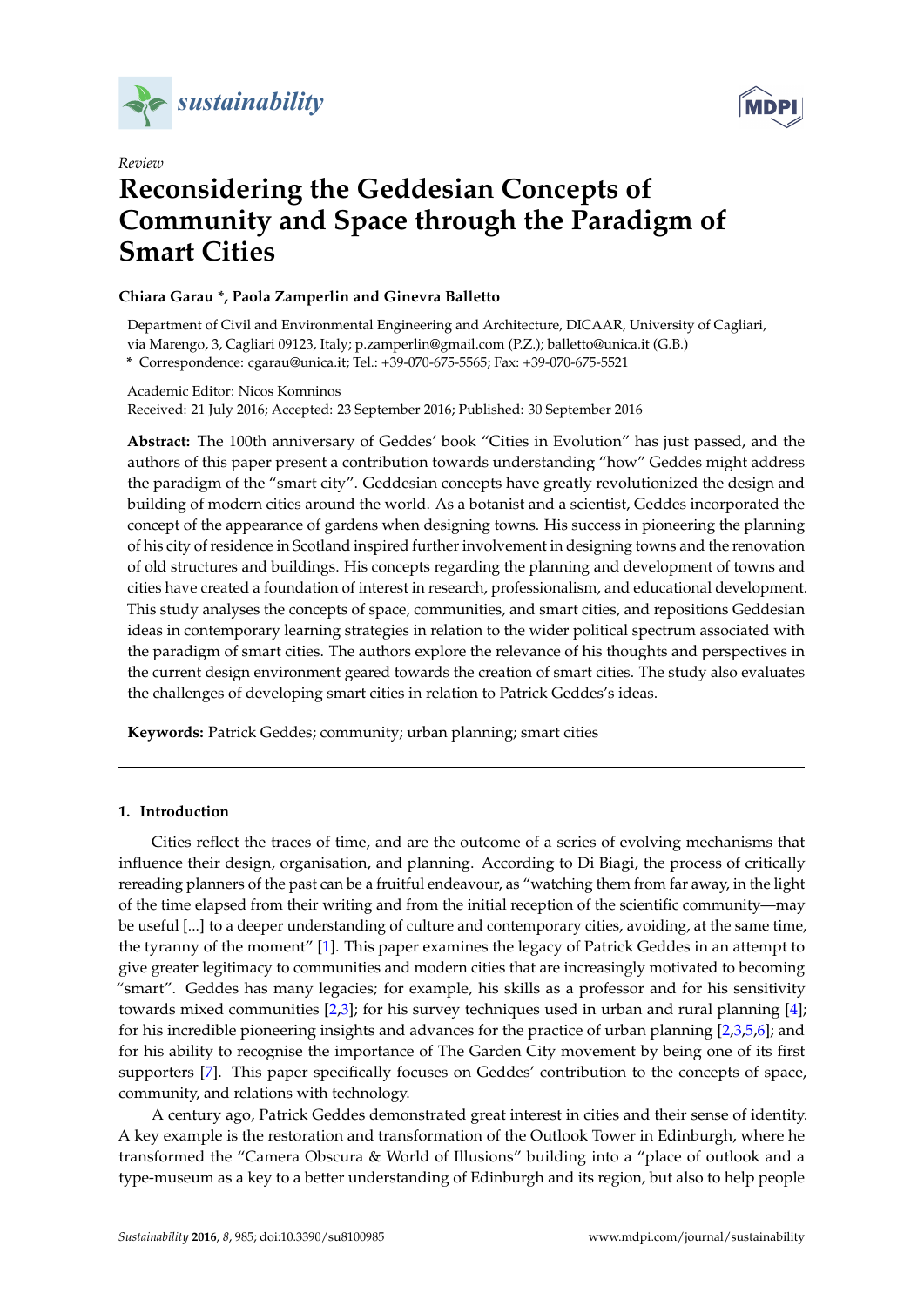get a clear idea of its relation to the world at large" [\[8\]](#page-11-7). As a Scottish botanist, biologist, urban planner, and reformist, Geddes was probably the first person to establish an explicit link between space and society in a prophetic way [\[9\]](#page-11-8).

Currently, development planners recognise the city as an ecosystem with a "nervous system" made up of networks (due to globalisation), relationships (linked to local communities), and regulations (related to urban planning tools aimed at appropriate land use). The interrelationship of these factors is also contemplated alongside the adoption of smart strategies and synergies that, thanks to the "internet of things", create prospects of exogenous development that considers the person (with their endogenous effects) and the community (with its needs) as a focal point. This is the real smart revolution that is presently taking place. On one side, there is the city and its elements that exist in competitive global scenarios. On the other, there is enhancement of the community, with its traditions and its identity, and the interpretation of the needs and collective motivations from the bottom need to be more coherently matched to the local reality [\[10\]](#page-11-9).

Geddes understood the importance of the awareness of identity and tradition, which was justified in the local context. A century later, and despite contextualizing Geddes in the intellectual milieu of his time [\[11\]](#page-11-10), the broader academic field realizes how relevant his thoughts and his actions still are. Although we have progressed, we can and we have to improve to be able to place man and his needs as a focal point in urban analysis, pursuing the important goal that relates to the smart city with the identity and traditions of the settled community. Geddes demonstrated the value of community involvement in influencing the development of urban cities [\[12\]](#page-11-11). Geddes' concept of using the features of the natural world in developing cities could also be valuable in developing smart cities [\[13\]](#page-11-12). Governments should promote individual participation by directly investing in technologies and ventures that are likely to enhance the achievement and development of smart cities. In fact, today, a strong correlation exists between participation and the smart city; the literature converges on the confirmation that technological innovation is necessarily combined with social innovation [\[10,](#page-11-9)[14\]](#page-11-13).

However, having noted this, the management of a "return" to the local level is fundamentally different. Contemporary management requires other forms of government that are, more participative, flexible, and attentive to environmental isues in line with the global city and its systems [\[15,](#page-11-14)[16\]](#page-11-15). This requires reflecting on the city, the community, a community-based approach, various forms of local representation, and new tools resulting from the digital era typically related to smart city design, in order to increase the sense of belonging felt by citizens to their local realities and enhance loyalty to the institutions [\[14](#page-11-13)[,17–](#page-11-16)[19\]](#page-11-17). The application of Geddes' ideology regarding the concept of planning and the design of cities is significant when considering the planning and development of smart cities.

Based on these premises, the purpose of this article is to retrace Geddes' conceptualisation of space and community, and in doing so, highlight the many similarities with the current "smart city" approach. Technologies have evolved, spaces are dilated, and in spite of globalisation, the community has returned as the keystone of every social, urban, and political process. The community remarkably influences the development of the contemporary city so extensively that it often escapes the classical models of analysis and design. It is, however, where the core of Geddes' approach has found a consistent application.

This paper is organised into three sections. First, the authors focus on the evolution of the concepts of space and community, starting from Geddes and determining correlations with the smart cities approach. Second, we analyse how the design of urban space has ensured the sustained maintenance of its features over time. We specifically discuss a continual fascination felt towards the development of the new "smart" rules (fast times of globalisation, GBytes, Internet of Things, open data). Furthermore, we explore how the "parametric" rules that govern land use and social and environmental sustainability are used for the purpose of stemming competitiveness rather than as a new model of development.

This is not the case for citizenship, which instead has had sensitive transformations over time. An examination of the ideas of citizenship and the social status of policy developed by the metaphysical British idealists (which includes Geddes) is therefore required. The third section develops the concepts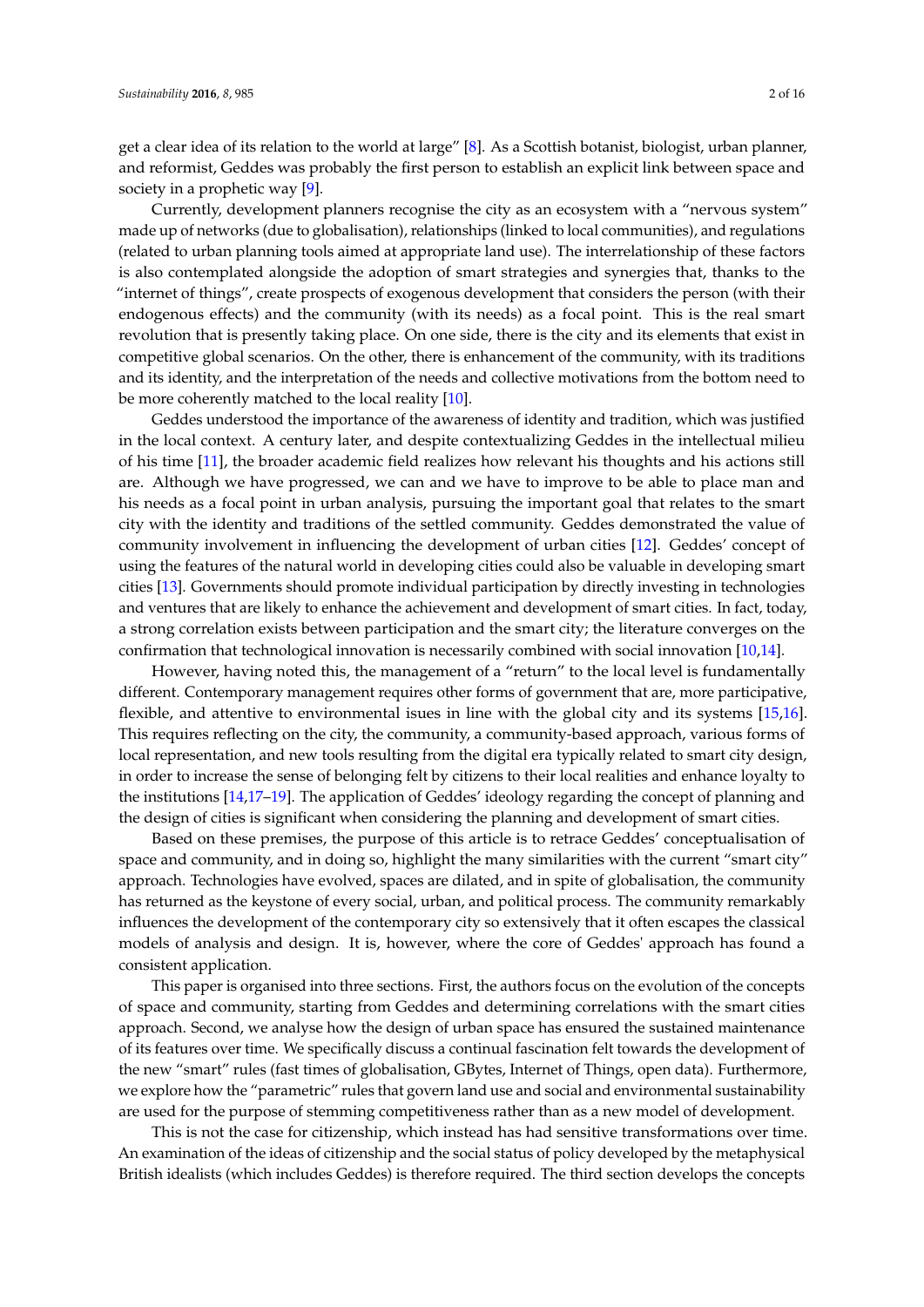presented earlier and compares them with the problems and possible solutions identified in today's paradigm of smart cities. The paper concludes by considering the assumptions of Geddes' work for the smart city approach in terms of the concepts of space and community. This also emerges through an analysis of different projects in Italy that have adopted Geddes' approach and are simultaneously considered as "smart", as they are part of the collective of an Italian smart cities platform [\[20\]](#page-11-18).

## <span id="page-2-0"></span>**2. Space and Community: Evolving Concepts**

In 1970, Peter Green analysed the urban planning theories of Geddes and emphasised the strong relations formed between places and the settled community when a major change was promoted. This was due to the characteristics of the community, its morphology, and its involvement, which were studied and explored before the commencement of planning and design of the city [\[7\]](#page-11-6).

According to Gianluca Cristoforetti [\[10\]](#page-11-9) and Luigi Mazza [\[21\]](#page-11-19) (to whom we particularly refer in this paper), the relation between places and communities did not have, over time, a single interpretation in the scientific community.

However, a common convergence can be identified with the concept of membership in a political and civil community. On the one hand, some scholars consider the community as a part of a wider process of restructuring state functions. Within this, individuals and social groups have a greater role to play in this process than in the past, especially on issues of welfare [\[22,](#page-11-20)[23\]](#page-11-21). On the other hand, this membership expresses political rights and activities, circumscribed in a place-based (and virtual) space where members of the political and civil community are engaged [\[24–](#page-11-22)[26\]](#page-11-23).

This perspective identifies a social process, and forms of belonging, practices, experiences, and activities that lead to a project of citizenship. Citizenship itself is approached and anchored to the government of the territory, specifically to those political processes that go beyond the execution and monitoring of decisions regarding the use of urban space. In order to offer a comprehensive understanding of this relationship, we analyse the concepts of community and space and examine them in terms of the similarities found between Geddes' perspective and the paradigm of smart cities. In doing so, we refer to a dimension not fixed in space and time by retracing the thoughts of key historical figures and eras. This is done in order to understand how and why the organisation of urban space has sustainably maintained its features and is largely unchanged over time, despite the fact that rights and awareness of citizenship have significantly changed over the same period.

## *The Concepts of Community and Citizenship Developed by Geddes and the Strong Correlations Found with the Smart City Approach*

Based on the principles described above, the aims of a project of citizenship were quite clear to Patrick Geddes, and these were later revived by Henri Lefebvre, before being consolidated by Thomas Marshall [\[21\]](#page-11-19). Although they had important insights, recognised as such by their contemporaries [\[27](#page-11-24)[,28\]](#page-11-25), these perspectives infrequently disappeared and returned [\[29\]](#page-11-26). In fact, Geddes considered citizenship within a set of factors that were constantly evolving [\[12\]](#page-11-11). Furthermore, Geddes' logistic approach regarding actualisation (namely modelling, demarcation, and realisation) embodies a form of the ethical space of self-regulating civic life.

Geddes' ideas gradually developed as major changes were occurring in line with new political, economic, and social cultures, emerging as the basis of contemporary culture. The industrial revolution affected not only the theoretical and cultural fields, but also philosophical and political ideologies. This led to the expansion of more social, political, and civil rights. British idealists promoted the notion of granting every citizen the minimum conditions necessary for health, education, work, and living—an idea that would be taken up by reformers and urban planners [\[21\]](#page-11-19). In particular, Geddes argued that these guarantees could only be ensured by understanding the complexity of modern urban life through the correct interpretation of local culture and identity, social engagement, and national identity [\[7\]](#page-11-6). According to Rubin, Geddes adopted this philosophy in his projects, combining modern techniques and the retention of local culture [\[7\]](#page-11-6).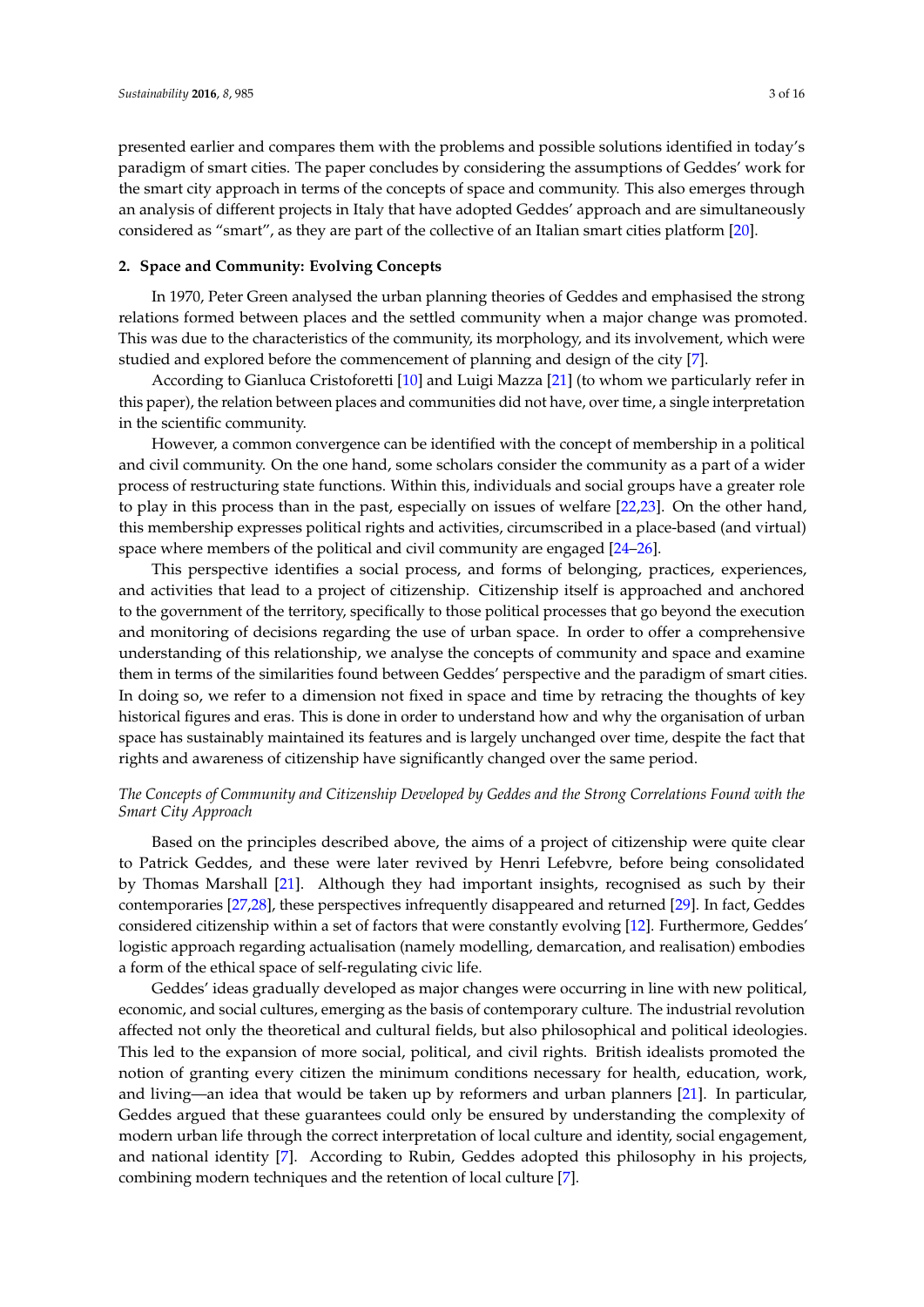Nearly fifty years after Geddes, Henri Lefebvre was perhaps the first person to identify the role of space in the construction and reconstruction of citizenship. He also drew distinctions between national (and international) and "local" citizenship [\[29\]](#page-11-26). By way of contrast, Marshall [\[30\]](#page-12-0) advocated the topic of citizenship as a social issue in contemporary society. These historical references are important because they indicate decisive stages in the evolution of citizenship. According to Maurizio Ferrera, "the social components of citizenship have a value as important as that of its civil and political components", and decisions on rights regarding the forms and substance of the urban space are defined, depending on how it is interpreted [\[31\]](#page-12-1).

Mobility, economy, governance, environment, living, and people are the six pillars in contemporary communities identified by Giffinger et al. [\[17\]](#page-11-16) as being crucial for "smartness". In other words, the smart community is a complete ecosystem in which the coexistence of a variety of factors (that will inevitably affect the six pillars mentioned above) needs to be addressed in an integrated way in order to create a shared vision of the future. On the one hand, today's communities appear as accelerators of processes that lead to the transition of new needs (and therefore new models of development), and on the other hand, they appear to be aggregators, regardless of the (real or virtual) place in which they interact. The essence of Information and Communication Technologies (ICT) is to support different activities aimed at improving urban development and enhancing the way that people engage in carrying out their activities [\[32\]](#page-12-2). This conceptualisation of a community, according to Batty [\[33\]](#page-12-3), refers to a system that enhances the exchange of information and creates aggregation among people. While the information exchange process may entail increasing the connection between individuals, the concept is also applied in explaining the exchange of information between intelligent interceptive points. According to Stratigea [\[34\]](#page-12-4), this refers to the fact that the smart city is an integration of different technological and project development aspects that are important in achieving a modernized urban system. From these two interpretations of the community concerning the smart city, the concept should emphasize the value of social inclusion and involvement of the community. Importantly, these communities are also currently virtual, and in light of the smart city, they recreate urban communities in novel spaces and can support the collaboration between government and citizens. This human smart cities approach integrates digital technologies with the living lab methodology [\[35\]](#page-12-5). In this space, common interests and needs can be identified and common solutions can be co-designed in order to give a new sense of belonging and identity to citizens [\[35\]](#page-12-5). However, it is important to emphasize that today's communities evade the classical models of analysis and urban design because they exist with a multiplicity of factors and associated needs [\[10\]](#page-11-9).

#### <span id="page-3-0"></span>**3. The Concept of Space and Its Urban Government**

Today, smart cities are created on the foundation of sustainable growth and development. Smart cities aim to effectively utilise space in a manner that ensures that the whole system (or in Geddes' terms, an organism [\[12\]](#page-11-11)) is maintained in the long term [\[36\]](#page-12-6). Efficiencies in smart cities are generated from an integrated planning process that is also oriented to increase population density in places where public transport is easily accessible [\[37\]](#page-12-7). Technology in smart cities is currently moving towards the internet of things. As cities gear toward a global market and culture, technology supports and simplifies access to services. In particular, this includes the automation of key elements, such as transport, communication, and trade. This reflects the fact that one of the most significant aspects of technology in smart cities is the use of intelligent automated infrastructure [\[38\]](#page-12-8).

However, if the community and technology have changed significantly over time because they have suffered from great political and cultural shifts, this does hold with regard to spatial planning in the nineteenth century [\[39\]](#page-12-9). In fact, spatial planning maintains very similar characteristics of spatial control as a tool for social, economic, and physical control. Even as a technical tool, spatial planning maintains the basic features of ancient and modern zoning, although, the second half of the twentieth century saw the introduction of new procedures and operational techniques. It is not possible to locate symmetry between changes in the idea of citizenship and the transformation of place-based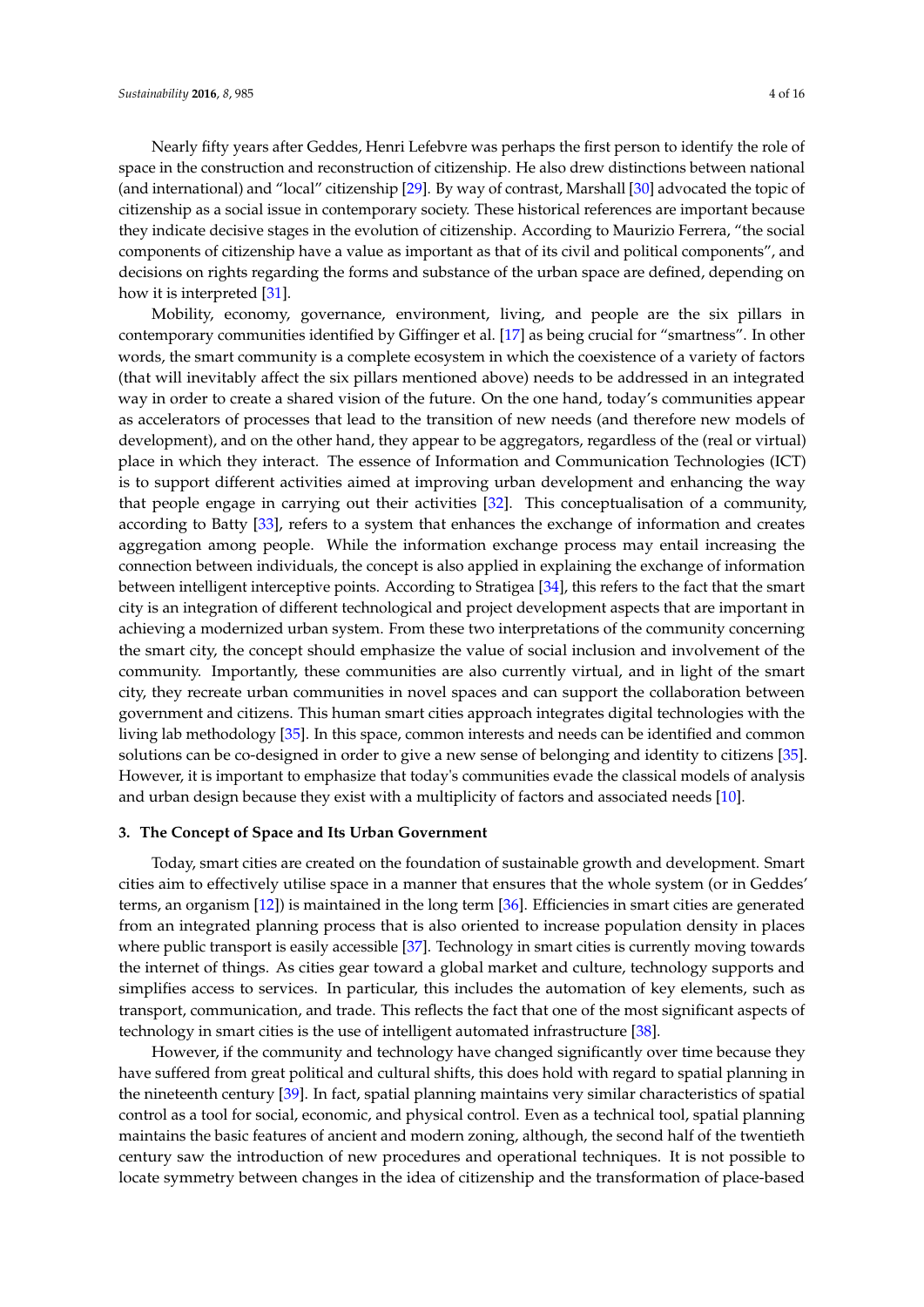government processes [\[40\]](#page-12-10). This is because citizenship has a theoretical and political foundation, while the territorial government essentially has a political and practical foundation. The government of a territory can be considered as a political force that intervenes, even unknowingly, on civil, political, and social rights, in a positive or negative way [\[41\]](#page-12-11).

The technical choices of territorial government were often, if not always, at the service of a political program for the community. From this point of view, a direct relation between the idea of citizenship and place-based government would be occasionally recognised [\[42\]](#page-12-12). For instance, Italy has been waiting since 1942 for a reform to the national law No. 1150 in the field of urban planning. Recent proposals [\[43\]](#page-12-13) presented during the last legislature session (and the newest proposals under the governance of Minister Lupi) have settings that analyse the city through standards and restrictions, in the relationship of public space with the settled community, with the private initiative, and with the landscape.

At the beginning of the twentieth century, Geddes demonstrated the unique relations between place-based government and citizenship. His approach is an amalgamation of an evolutionary model that presents political and social concerns as features belonging to British idealism. Geddes proposed a more organised and empathetic abstract spatial social ideology [\[9\]](#page-11-8). In his book, *Cities in Evolution* [\[12\]](#page-11-11), Geddes highlights the inherent fact that residents of cities had all but forgotten the history of their own city. Geddes believed that the only way inhabitants could understand the complexities of their "city as an organism" was to understand its history. He believed that space is a crucial element of the city as an organism, and its use is vital to the health of that organism. At the time, Geddes was writing in the context of the nineteenth century experience where most cities had been overtaken by economic and technological development. Motorization had brought considerable prospects after its discovery. However, this soon became the source of major obstacles in the modern-day city. Nevertheless, Geddes believed that technology reaches a point where it achieves a given level of complexity and becomes an autonomous variable, growing and expanding into all aspects of life [\[44\]](#page-12-14), and becomes dependent so as to reduce the social relations at the base of the concept of community [\[45\]](#page-12-15).

To Geddes, a city is an organism, as opposed to a mechanical system [\[46\]](#page-12-16), made of complex and intricate processes that keep it alive. In his opinion, a city lives as a result of the people residing within it, and it is only when people develop a communal mind-set that they are able to appreciate its value. Through Geddes' actions, he inspired and mobilized his neighbours in James Court toward communal action. Community cohesion is an integral aspect of a sustainable and modern city. The absence of such cohesion leads to social problems that hinder significant progress [\[47\]](#page-12-17).

Therefore, Geddes does not propose a single model of urban space, but advocated rules in order to make interventions in urban and planning transformation. As required by a developmental perspective, these interventions are underpinned by the theme of historical continuity and space. Geddes expanded the reference space from the house, to the garden, and to the region. This expansion was accompanied by a patronising attempt to engage the community, which recognises a form of the right to control and contribute to urban and place-based transformations [\[48\]](#page-12-18). This transformation of spatial planning was realised, in particular, by the contribution of Abercrombie, with the Greater London Plan [\[49\]](#page-12-19). The plan was drafted in a political climate that prepared for the construction of the welfare state and anticipated the spatial implications of the idea of social citizenship (although, Abercrombie does not explicitly refer to any form of citizenship). The idea of social citizenship, developed by Thomas Marshall in the first half of the twentieth century, becomes a motivation and justification of the spatial standards developed by Abercrombie, which intended to exercise a particular influence on the culture of place-based government that has persisted to the present day [\[21\]](#page-11-19).

#### <span id="page-4-0"></span>*3.1. The Interrelation between Community and Space*

The relation between place-based government and citizenship has never been unilateral because place-based government produces citizenship in a conscious or unconscious manner, and in turn, is motivated by citizenship. The circular relations that clarify the nature of place-based government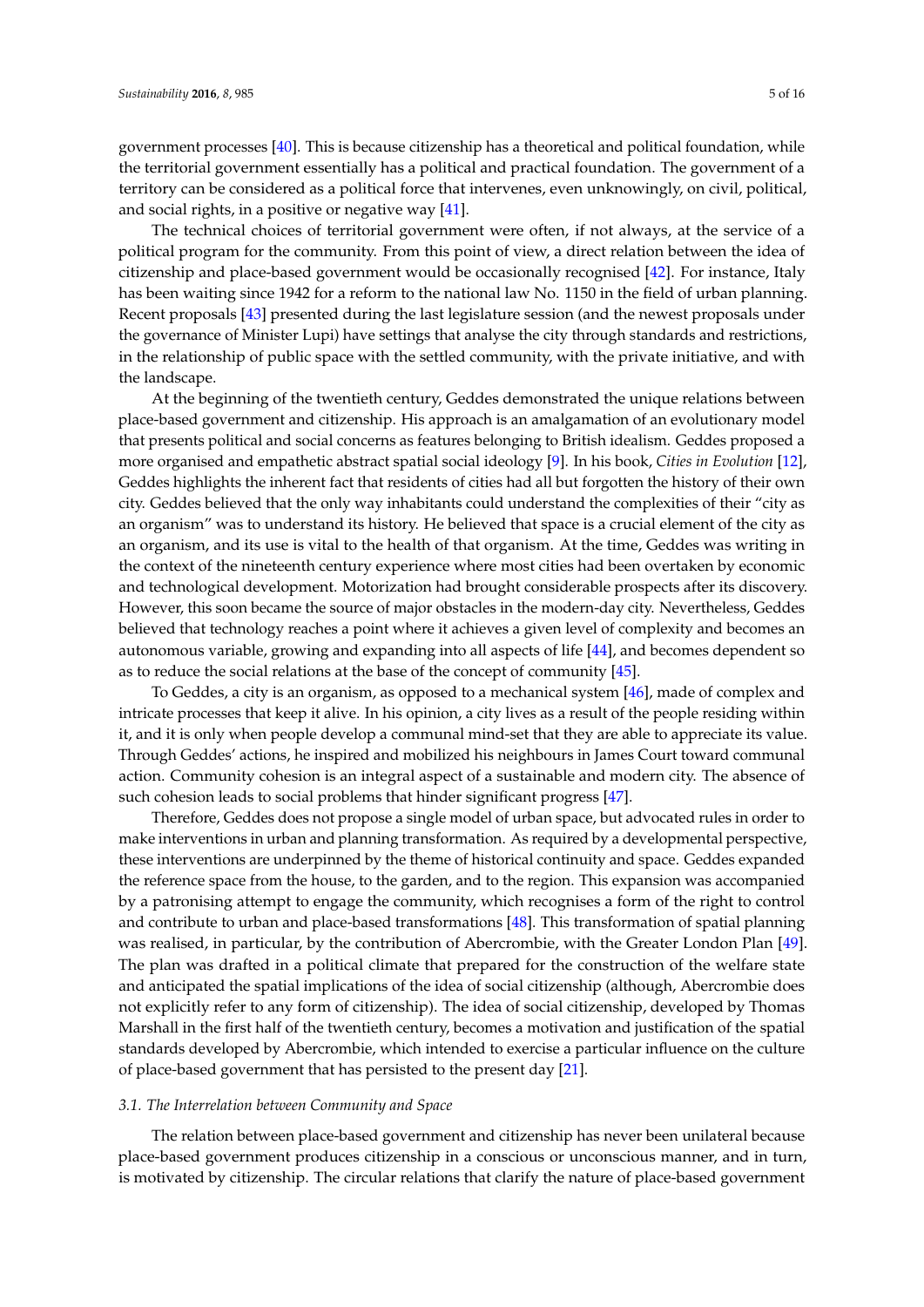are traditionally overshadowed by the production of other physical and social effects, and not directly by citizenship [\[21](#page-11-19)[,29,](#page-11-26)[42](#page-12-12)[,50\]](#page-12-20).

At the end of the 1960s, Lefebvre reflected on the further transformation of the relations between place-based government and citizenship. His hypothesis was that an urban revolution could reform capitalist culture. His idea of "the right to the city" [\[51\]](#page-12-21) has been accepted in several European cities, thus encouraging popular claims of living in the city since the 1970s [\[52\]](#page-12-22). Lefebvre's ideas demand greater control over urban master plans and urban projects in order to offer housing and social services that improve the conditions of urban life. In practice and in many cases, this translates into a bureaucratic and regulatory rigidity that produces more criticism of and disaffections with place-based government. In many contexts, the reaction to this rigidity is urban speculation, encouraged by the general climate of strong individualism, power of profit, and carelessness of the city as a common good [\[53\]](#page-12-23). Lefebvre's hope of social and urban revolution that would lead to the consumerism and capitalist production was lost in continental Europe with the rise of neo-liberal Anglo-Saxon culture and the overwhelming development of globalisation. The ideas of welfare and citizenship are in crisis, even though as a reaction in the 1990s, citizenship returned to being a basic topic of study and debate [\[54\]](#page-12-24).

The study of social rights focuses attention on a local form of citizenship, though it is increasingly clear that the difference between civil and political rights is formally achievable with institutional reforms [\[55\]](#page-12-25). These represent a system of opportunities and services whose production requires a redistribution of income of a political and institutional nature. In this framework, the choices of place-based government result in more opportunities to support speculation or to defend local spaces and environment. These choices are focused primarily on preventing changes that could alter the balance of political, social, and economic locations, but are sometimes made to facilitate and cover urban speculation. Social rights seek a balance that is not always easy between conservation and transformation, and in many cases, the process is corrupted [\[56\]](#page-12-26).

The lack of a shared idea of citizenship also results in a decline of a sense of civic duty that makes it possible to share projects and measure collective interest [\[57\]](#page-13-0). Individualistic consumerism, indifferent if not contrary to the collective projects, leads to a spread of a Not in My Back Yard (NIMBY) attitude that paralyzes many public interventions and follows different spatial patterns. The grave financial crisis of the century, which is still felt today, has at least partially suppressed the importance of the relation between citizenship and spatial ordering, because it has weakened both. In addition, new technologies have introduced digital communities that harmonise with places in a radically different way. Mitchell [\[58](#page-13-1)[–60\]](#page-13-2) and Castells [\[61](#page-13-3)[–63\]](#page-13-4) have examined the important sociological effects of a future dominated by ICT.

The transformations that have led to virtual communities did not happen in a sudden or catastrophic way, but rather they developed incrementally. It is interesting to study this process, particularly with regard to aspects related to environmental, social, and economic sustainability. In fact, the sensitivity of these issues now require different choices compared to them of the period of the economic boom of the industrial era. On the one hand, the dynamics of globalisation led to a greater understanding of the local environment and landscape related to the sustainable use of its resources. On the other hand, globalisation has created growing challenges to the competitiveness of territories, especially those on the margins of global development.

At this time of general crisis, restoring and strengthening the ideas of (virtual and real) citizenship and place-based government is necessary. However, the scientific and political influence of this perspective and ideal is still not strong enough. Retracing the thoughts of Geddes might be useful for this purpose, because as Meller [\[64\]](#page-13-5) observes: the rise of science and technology had helped to create both the worst conditions known to men, and also the power to control life and environment to an unprecedented extent. In this sense, the thoughts of Geddes are clearly relevant. The ability to respond to change is a key factor for Geddes, and it is an applicable ideal for smart cities. In fact, the adjective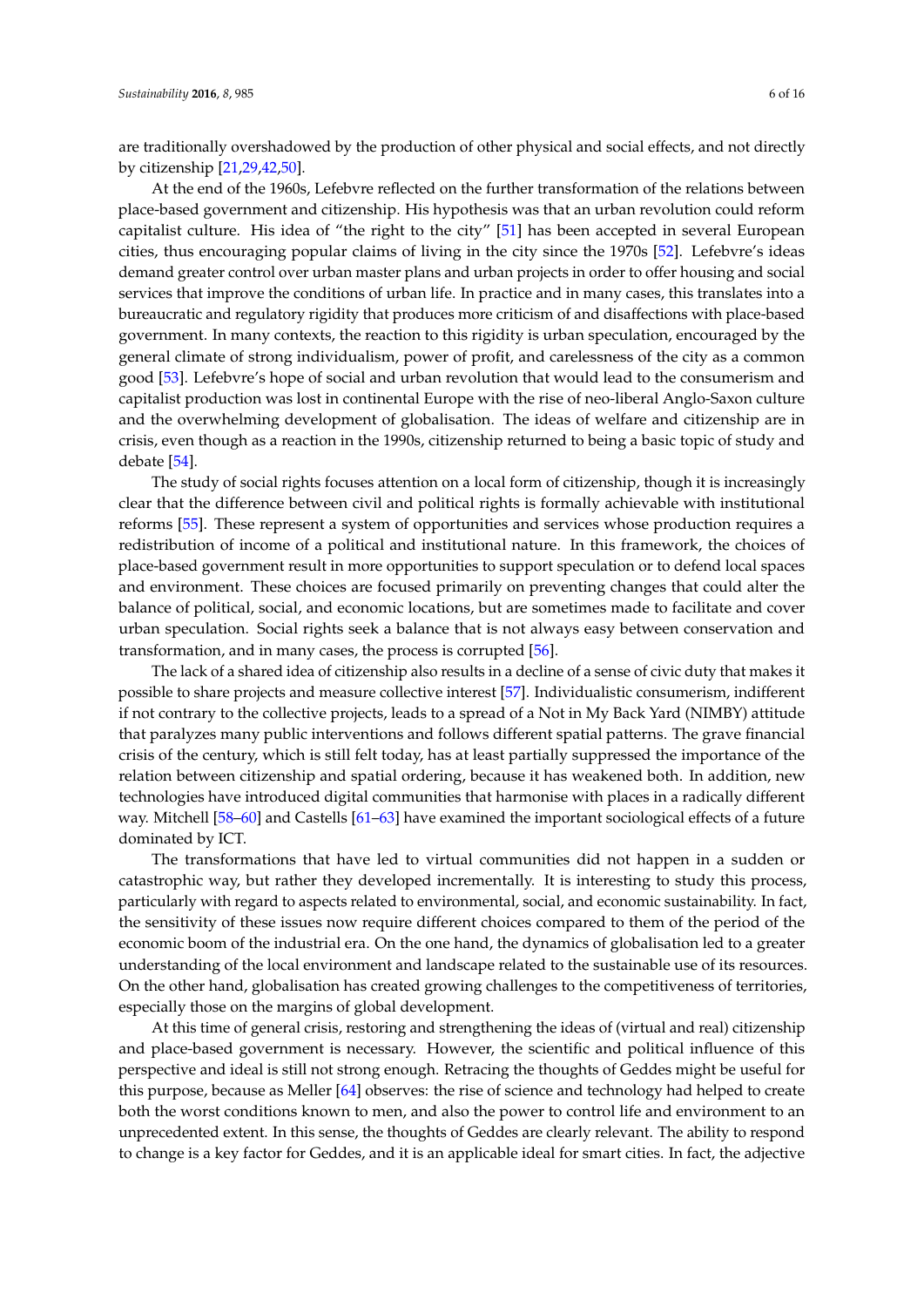"smart" has always reflected the desire to indicate an "evolutional" state of a specific issue for the latest developments of technological innovation [\[65\]](#page-13-6).

Although scholars do not unanimously define what constitutes a smart city [\[14,](#page-11-13)[17,](#page-11-16)[18,](#page-11-27)[66–](#page-13-7)[68\]](#page-13-8), in every attempt for definition, there is a constant element: the interrelation between the physical and virtual space. The principal aspect that characterises the smart city approach is the capacity of design to bind old traditions with new tools, new propensities for listening, and new creativity (the most significant platforms that bind the old with the new ones are in Scandinavia [\[69\]](#page-13-9), Germany [\[70\]](#page-13-10) and Italy [\[71](#page-13-11)[,72\]](#page-13-12)).

These factors, until now, have been addressed separately within a single frame of "the smart" combination of the six principal pillars (mobility, economy, governance, environment, living, and people) [\[17\]](#page-11-16). In the physical space of a smart city, technology inclusively supports the growth of social capital and enables the development of a functional system. This system allows for the simultaneous realisation of a number of activities, encouraging a reuse of space and time that help maximize the levels of liveability of the urban system [\[73\]](#page-13-13). That is, this urban structuring leads to the responsible use of resources, adopting behaviour-based practices of recycling and reuse, energy savings, mitigation, and general adaptation to change ([\[73\]](#page-13-13), p. 51).

## <span id="page-6-0"></span>*3.2. A Critical Perspective and Analysis on the Concepts of Space, Community, and Smart Cities*

This brief overview of space and community shows how these concepts have evolved over time. Geddes [\[12\]](#page-11-11), as a social evolutionist, shared his passion for the city with his contemporaries by developing it in all its formulations. His perspective as a naturalist led him to look at the city of the present and of the future. For Geddes, the city is a common good in evolution, understood in terms of its individual buildings and the growth of its population. This is achieved by scientific observation, a profound knowledge of history, and a regional balance, all of which are undertaken through the understanding that relations between the city and the surrounding agricultural economy are symbiotic [\[12\]](#page-11-11). His work foreshadowed the principle of sustainability declared by the Brundtland Commission (1987) and the Rio conference (1992). Sustainable development was subsequently perceived as a combination of environmental (ecological), economic, and social dimensions [\[74–](#page-13-14)[77\]](#page-13-15).

With the benefit of hindsight, we can see that many urban projects failed. They did not take into account the fact that their utopian proposals could only be realized if they evaluated the effects on society, the economy, and the coherence of the proposed development of the city with different levels of government. It is almost impossible for the utopian ideal of the city, illuminated by the ideas of great architects, to become a reality without an evaluation of the financial and structural issues, trends of the times, and especially the responsiveness of the institutions concerned [\[78\]](#page-13-16).

Geddes also considers citizenship as an active part of building the *civitas*. In *City Development* [\[79\]](#page-13-17), he distinguishes between a town and a city. The town is devoid of consciousness; it is a place of production and consumption and determines human behaviour. A town can become a city due to the convergence of traditional and innovative knowledge. The distinction between a town and a city is further deepened in *Civics*, where Geddes also introduces the concept of the fact of life [\[80\]](#page-13-18). This notation is captured in a diagram that illustrates the evolutionary process of every urban and regional community as a spiral process, which can be progressive or regressive, depending on individual and collective behaviour. These principles fit well with today's paradigm of smart cities, even if today the distinction between a city and a town is commonly a regulatory issue [\[10\]](#page-11-9). Geddes's town is a city that is unable to become smart, and Geddes's city can become a town again if does not continue to evolve, because a town is a place that cannot adapt to change. In relation to these concepts, current cities should not aspire to an ideal value of smartness that is standardized for everyone (as the current literature on smart cities requires), but rather, it should aim for the relative value, which takes into account the specific allocations of individual contexts and the identity of its inhabitants.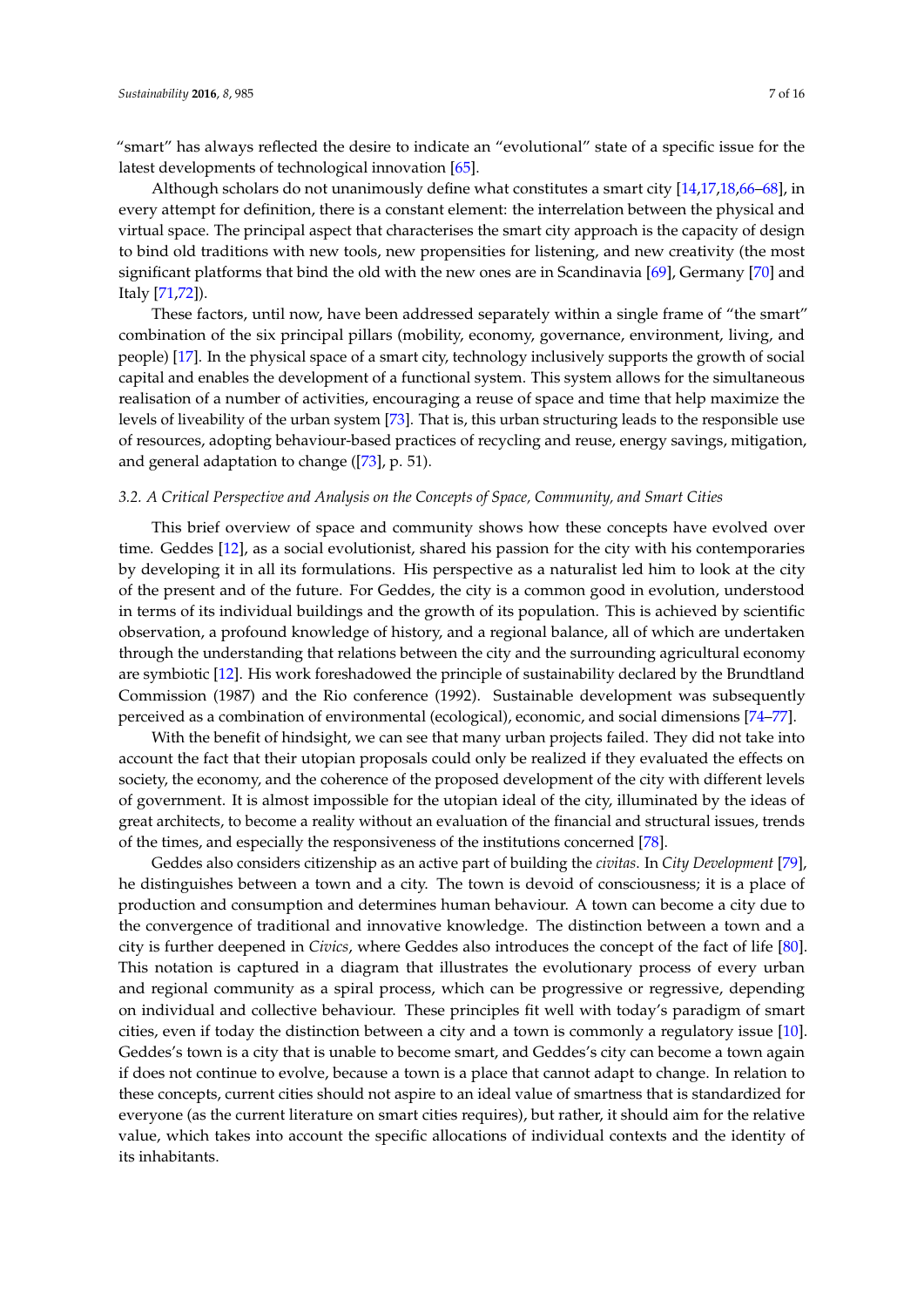Scientific debate is currently circulating and the European Union (EU) has expressed great interest in the issue of smartness. It constitutes one of the cornerstones of European growth and the associated planning strategy. The EU has undertaken and will continue to support [\[81–](#page-13-19)[87\]](#page-14-0) cities and regions that adopt innovation to combine "soft" infrastructure—innovation, creativity, knowledge, users–with "smart" infrastructure (new technologies) through enlightened and smart governance [\[14\]](#page-11-13).

This model of the smart city and Geddes' ideals contend that society evolves only if individualism and utilitarianism are rejected in the pursuit of projects for the common good. For both, citizenship is fundamental to procedural practice, but the outcomes of this practice are equally important. In the model of a smart city, outcomes are constantly analysed, and each city is monitored, evaluated, and benchmarked on the basis of its performance [\[14,](#page-11-13)[17,](#page-11-16)[88](#page-14-1)[–97\]](#page-14-2). Good architecture, an efficient transport system, compact and sustainable urban morphologies, and good governance can build a proper urban society. This convergence of ideas highlights the fact that the evolutionary perspective of Geddes has remained relevant over the last century, despite the changing idea of citizenship and the gradual increase seen in the number and quality of individual rights that are currently recognized. In fact, the ordering of space has seen its characteristics remaining largely unchanged over time.

#### <span id="page-7-1"></span>**4. Repositioning Geddes' Ideas in Contemporary Problems Faced by Smart Cities**

The integration of Geddes' ideas in city planning and development is likely to enhance the overall outcomes of urban development. One of the core principles in Geddes' city planning is the concept of cities being seen as whole organisms. This principle is based on the idea that cities require green open spaces to ensure sustainability of the processes and functions of the different aspects of city life. This concept is also important in the smart cities paradigm [\[98\]](#page-14-3). Geddes highlighted the importance of effectively using an interdisciplinary approach in developing knowledge to create useful synergies and connections between the different disciplines and subject areas. Although smart cities offer a wide variety of services and amenities, they are characterized by a number of problems and issues related to space, community, and technology, as they have been conceptually postulated by Geddes and described in the previous section.

Italy's national, regional, local institutions, and communities have catalogued publicly funded projects in the *Italiansmartcity* platform [\[20\]](#page-11-18). This platform was created to assess the smart performance of Italian cities, subdividing the smartness into eight sectors: environment, energy, economy, people, living, mobility, government, and planning. Table [1](#page-7-0) shows the projects that have been initiated, are ongoing, or have been completed at the local level. The table also provides an assessment of these projects in relation to the ability to impact the three dimensions of sustainable development: (1) economic, or the ability to generate income and employment for the population, and to influence the territory's levels of economic growth; (2) social, meaning the ability to guarantee that human welfare conditions are equally distributed among all classes; and (3) environmental, meaning the ability to maintain the quality and continual availability of natural resources.

<span id="page-7-0"></span>

| Table 1. Level of funding and numbers of municipalities involved in smart initiatives by sector |
|-------------------------------------------------------------------------------------------------|
| (Adapted from the Italian Smart Cities platform. Accessed 10 July 2016).                        |
|                                                                                                 |

| <b>Sectors</b>     | Euro           | Budget % | Project<br><b>Number</b> | Project<br>Number % | Municipalities<br>Involved | <b>Municipalities</b><br>Involved % |
|--------------------|----------------|----------|--------------------------|---------------------|----------------------------|-------------------------------------|
| <b>PLANNING</b>    | €1,012,075,377 | 27%      | 103                      | 8%                  | 45                         | 28%                                 |
| <b>MOBILITY</b>    | €820,513,992   | 22%      | 244                      | 19%                 | 80                         | 51%                                 |
| <b>ENERGY</b>      | €642.492.459   | 17%      | 139                      | $11\%$              | 55                         | 35%                                 |
| <b>ECONOMY</b>     | €376,906,091   | 10%      | 114                      | $9\%$               | 53                         | 34%                                 |
| <b>LIVING</b>      | €283,099,247   | 8%       | 168                      | 13%                 | 76                         | 48%                                 |
| <b>ENVIRONMENT</b> | €289,981,711   | 8%       | 192                      | 15%                 | 83                         | 53%                                 |
| PEOPLE             | €171,416,226   | 5%       | 182                      | 14%                 | 58                         | 37%                                 |
| <b>GOVERNMENT</b>  | €113,673,883   | 3%       | 169                      | 13%                 | 54                         | 34%                                 |
| TOTAL              | €3,713,591,164 | 100%     | 1312                     | $100\%$             | 158                        | $100\%$                             |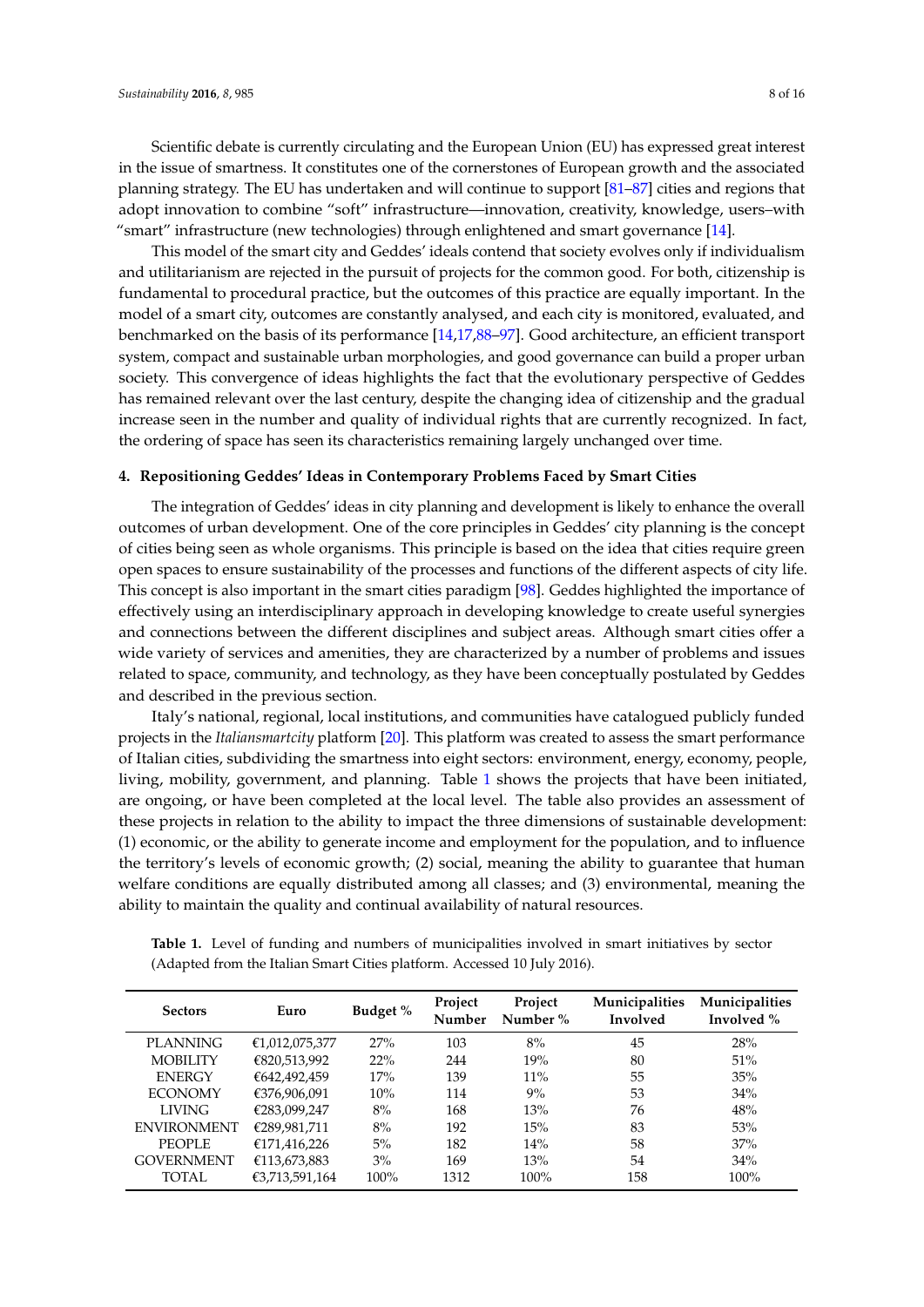Table [1](#page-7-0) shows the most financed sectors (planning (27%), mobility (22%), and energy (17%)), while the most numerous projects fall within the following sectors: mobility (244 projects; representing 19% of the total Italian projects), environment (192 projects; 15%), and people (182 projects; 14%).

As emphasized above, Patrick Geddes employed an interdisciplinary approach toward solving urban issues, and this interdisciplinary approach can be re-positioning in the current paradigm of smart cities. Namely, the current paradigm of smart cities is related to the concepts of space, community, and technology. In addition, urban settlements have to call into question their settlement model, because they are constantly changing and are characterised by overproduction, and they need to adopt the holistic thinking of Geddes, so as to produce "reuse, recycle, and creative" evolutionary developments [\[99\]](#page-14-4). These concerns specifically affect infrastructure, transport, planning regulation, and characteristics that apply to the city transversally, and as shown in Table [1,](#page-7-0) they are the most financed in Italy (mobility, planning, and energy).

## *4.1. Aging Infrastructure*

In Italy, one of the biggest problems facing smart cities is infrastructure. Smart cities are founded on the concept of modernising infrastructure to sustain the needs of a modern population. This modernisation process is more difficult to enact in the historic centres, where legislation further slows the process. One critical challenge facing smart cities is the existence of old and outdated structures that are considerably costly to redevelop or rebuild. The actions that are designed in the modernisation of infrastructure therefore cover those initiatives that apply to urban contexts. Renewable energy sources (instruments that allow for efficient and district heating networks) and those interventions related to public lighting and intelligent building (public and private) are examples of this. As shown in Table [1,](#page-7-0) the amount of funding dedicated to the energy sector is significant: it is the third most funded sector in Italy, with a total budget of €642,492,459.

Old structures that lack smart city technology in their architecture continue to challenge the development of smart cities [\[100\]](#page-14-5). Geddes depicted this in his James Court project. After purchasing a row of houses in this slum area, he employed the idea of conservative surgery as opposed to the gridiron plan, and opted to weed out compromised structures and only retain good structures, which were then subsequently remodelled.

#### *4.2. Transportation Flow*

This sector is identified in Table [1](#page-7-0) under Mobility, and is the second most funded sector in Italy with a total budget of €810,482,997. The Italian smart cities platform stresses that this sector raises the question of how to move people and goods, ensuring that service levels are progressively more efficient, and reducing the negative consequences that are simultaneously applied on citizens.

Transportation is an integral and essential part of the success, growth, and development of any given economy. Nevertheless, transportation accounts for high pollution and energy consumption [\[101\]](#page-14-6). In addition, the improvement, development, and management of transport infrastructure is usually realised at a great cost to the environment. With increasing population densities, effective planning and development of transportation systems is a considerable challenge. Smart cities rely heavily on the transportation system to allow for traffic flows between different areas of the city. In fact, a common goal is to reduce car traffic and get citizens to use public transport, bicycles, or walk. As such, they have to employ numerous transportation modes to realise full efficiency. Synchronising different modes of transport (road, rail, air, and water) is a considerable challenge. Cities have to develop systems that ensures nearly seamless traffic flow.

We can therefore distinguish two fields: city logistics and the mobility of people. The first can be understood as the process that optimises last mile logistics and the transportation activities of its private companies in urban areas. The second concerns the development of new environmentally friendly and sustainable mobility (pedestrian mobility, cycling mobility, shared mobility, and new solutions for local public transport) [\[37\]](#page-12-7). Transverse to the two areas are mobile information, pricing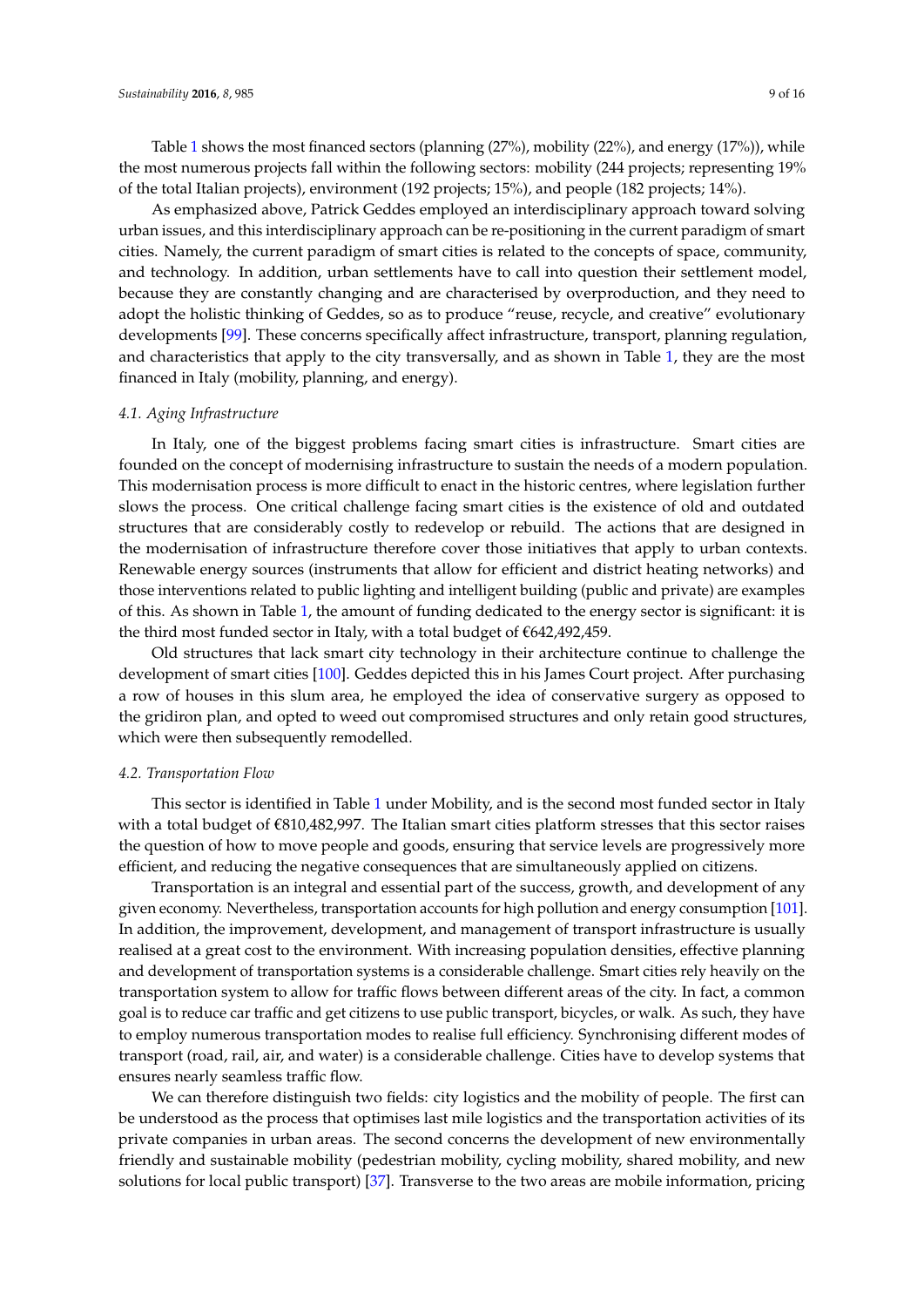policies, toll and staging systems, research, and the effective integration of new alternative energy sources to oil in the specific field of mobility and transport.

#### *4.3. Planning Regulation*

The planning sector introduced in the Italian smart cities platform is well funded in Italy, with a total budget of  $\epsilon$ 1,017,105,455 and with cross-cutting initiatives related to the planning and governance of the smart Italian city that are linked and characterised by choices and paths rather than heterogeneous application of the planning model.

Smart cities remain sustainable and functional, based on the theoretical ability to regulate almost all aspects of its existence and function. This includes urban responsibility in being able to attract people, businesses, and supportive communities to the city. It also includes the ability to implement concrete actions to ensure a new balance between rural areas, urban areas, and areas that can be urbanised, but also between the landscape and infrastructure. This can possibly be achieved through an elaborate regulatory system, that (for example) limits soil consumption, but especially by stimulating, encouraging, and rewarding the reuse of existing urban or planned areas. Many Italian projects in the planning sector have been carried out according to this logic. For example, consider the case of the Integrated Plan for Sustainable Urban Development in Florence, whose beneficiaries of the project are: public administration, residents, city users, and businesses. The project was launched in 2009 and has a committed budget of €45,477,590.00. Many cities and metropolitan areas try to attract prospective development companies through information conveyed on their websites and through synergies with the private sector [\[102\]](#page-14-7). Smart cities are faced with the challenge of attracting the right kind of investors. For example, the 2020TOGETHER project in Turin has initiated coordinated action between the regional, provincial, and municipal authorities, financial institutions, investors, and local companies in order to launch an investment program as part of the redevelopment of public buildings and public lighting, through public and private partnerships and third-party financing of the Energy Saving Company (ESCo). In order to effectively plan a smart city, city managers have to adopt an ecosystem approach, one that is organic and based on the main thoughts of Geddes, thus being guided by forward-looking visions that retain the traditions, rituals, and practices of the past.

Patrick Geddes employed an interdisciplinary approach toward solving the issue of planning modern and efficient cities. This interdisciplinary approach can also be useful in the governance of smart urbanism.

## <span id="page-9-0"></span>**5. Conclusions**

We conclude with a quote from Geddes in which he anticipates modern environmentalist principles [\[103\]](#page-14-8), the importance of a community that is contextualised in its history, and especially the relationship between the concept of cities to the theory of evolution. He writes:

"The study of human evolution is not merely a retrospect of origins in the past [...]. Beyond the first question of Whence?—Whence have things come from? and the second, of How?—How do they live and work?—the evolutionist must ask a third. Not, as of old at best, What next?—as if anything might come; but rather Whither?—Whither away? For it is surely of the essence of the evolution concept [...] that is should not only inquire how this of today may have come out of yesterday, but be foreseeing and preparing for what the morrow is even now in its turn bringing towards birth." ([\[12\]](#page-11-11), pp. 3–4).

Geddes believed that a city is an organism as opposed to a mechanical system. In the city, the community plays a key role, as it is in a continuous evolutionary process and is able to reinvent itself through strong integration with ecological sustainability, with land-use planning, and with transport management. Smart cities are essentially developed on the foundation of sustainable growth and development. Smart cities aim to effectively utilise space in a manner that ensures the whole system, as an organism, is sustained in the long term. The projects listed in the Italian smart cities platform show that Italy is following this movement.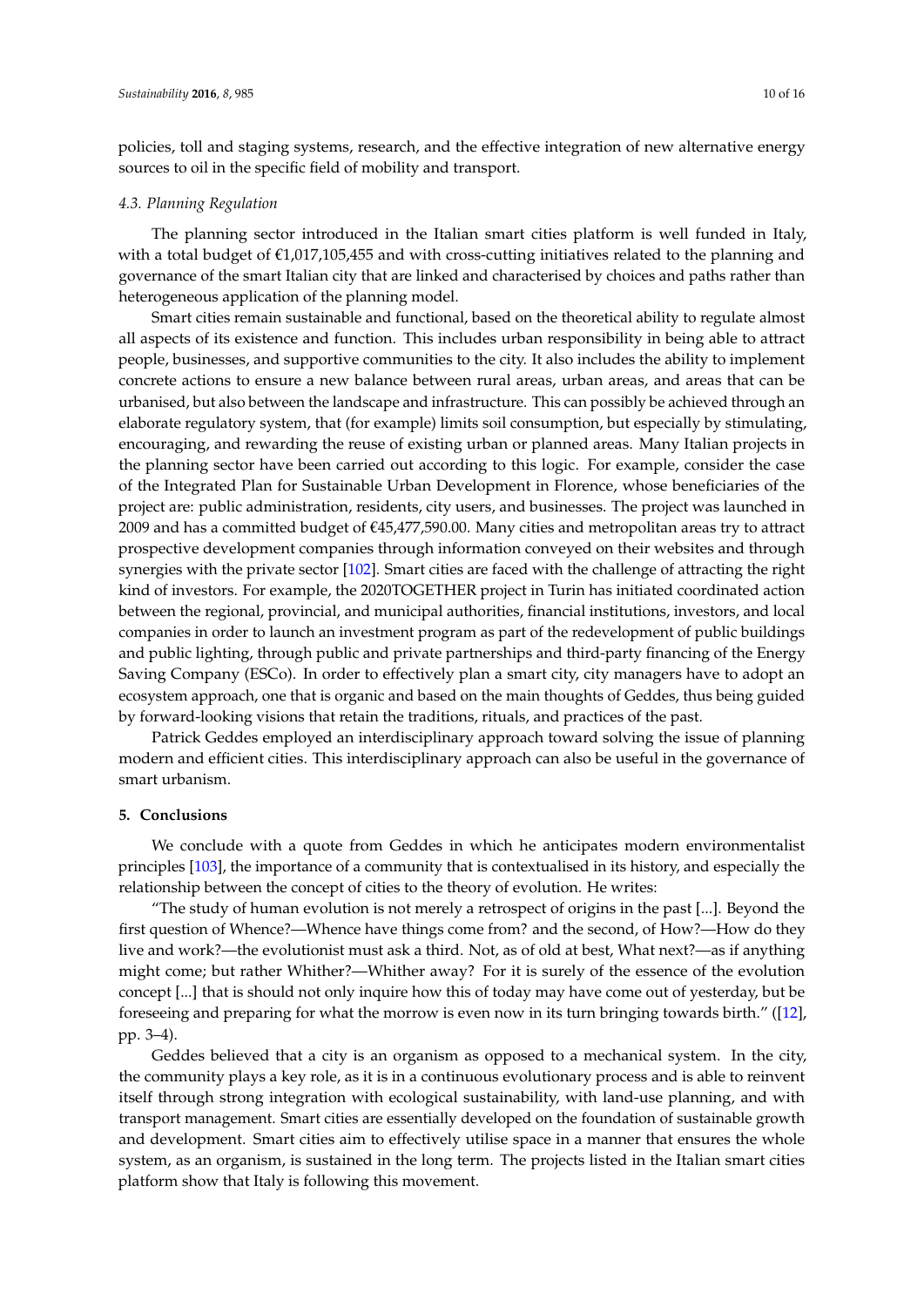According to Khan [\[104\]](#page-15-0), Geddes avoids setting up "the human individual as the master of the world, directing all material progress. Instead he shows how necessary it is for an individual or collective to be in cooperation with the invisible and the unseen for positive outcomes". Thus, in smart cities, human and social capital ("soft infrastructure") is linked to new technologies ("smart infrastructure") only if they are properly related to enlightened smart governance at work in smart communities [\[52\]](#page-12-22). A theme dear to Geddes is to strengthen the community by the development of its local capital through the decentralisation of the central government and the role of the planner. For Geddes, urban planning is a public activity rather than a set of rules [\[105\]](#page-15-1). On the other hand, man alone is "the master of the world", and a team effort, which when integrated efficiently with the territory and new technologies can ensure the efficient use of resources, maximizes the attractiveness of what is offered locally. In fact, Geddes was also a precursor of sharing communication, social, and urban processes [\[106\]](#page-15-2).

This ideology is in line with most of the foundational aspects of smart cities. The cities of today employ knowledge from different sectors to develop an ideal model of smart cities. In them, the changes mainly result from enabling technology (broadband, sensors, software apps, open data, etc.) to support the "dynamic" city. In fact, the urban organism of Geddes was associated with a value correlated to the nature; the natural urban organism of today also has a technological value in support of the community and its quality of life.

According to Schaffers et al. [\[107\]](#page-15-3) and Komminos [\[108\]](#page-15-4), smart cities and technological infrastructure create changing cities in two ways. First, smart city solutions change the city itself, enable new ways of using the urban space, virtualizing activities and infrastructure, and optimizing energy, water, transport, and other utilities. Second, smart city applications change the innovation and decision making system of cities, offering online planning and city management, transparency, citizen engagement platforms, large data sets, urban awareness, and analytics.

For these reasons, the concept of a smart city is an abstract projection of a new common good. It comprises an advanced technological infrastructure that is capable of creating a dialogue between the city, the community, its inhabitants, and tangible and intangible objects. This generates intelligence, models of inclusion, rules of governability between the public and private sectors, new financial instruments, and regulated, transparent, and simplified actions on which government can formulate credible promises for the medium-long term. Thus, a smart city must evolve to adapt its threshold of smartness over time.

Both Geddes's model and the concept of a smart city comprise of a mix of different influences. It is an evolutionary model that merges the political and social concerns of the current time. Both paradigms do not propose a model of urban space, but set guidelines to improve the quality of urban and regional planning. Geddes expands the space of reference from the house, to the garden, and to the region, whereas the model of a smart city reduces the space of reference to the city from a global vision of networks. In both models, this is accompanied by the involvement of the population in which the right to control and contribute to urban and place-based transformations is recognised.

The comparison between Geddes's ideas and the model of smart cities highlights how relevant Geddesian ideas are in contemporary development and planning strategies [\[109\]](#page-15-5).

**Acknowledgments:** This study is supported by the MIUR (Ministry of Education, Universities and Research (Italy) through a project entitled *Governing the smart city: a governance-centred approach to Smart urbanism*—*GHOST* (Project code: RBSI14FDPF; CUP Code: F22I15000070008) financed with the SIR (Scientific Independence of young Researchers) programme. We authorize the MIUR to reproduce and distribute reprints for Governmental purposes notwithstanding any copyright notation thereon. Any opinions, findings, and conclusions or recommendations expressed in this material are those of the authors and do not necessarily reflect the views of the MIUR.

**Author Contributions:** This paper is the result of the joint work of the authors. In particular, Section [4](#page-7-1) has been jointly written by all the authors. Chiara Garau wrote Sections [1,](#page-0-0) [3](#page-3-0) and [3.2;](#page-6-0) Ginevra Balletto wrote Sections [2](#page-2-0) and [3.1;](#page-4-0) and Paola Zamperlin wrote Section [5.](#page-9-0)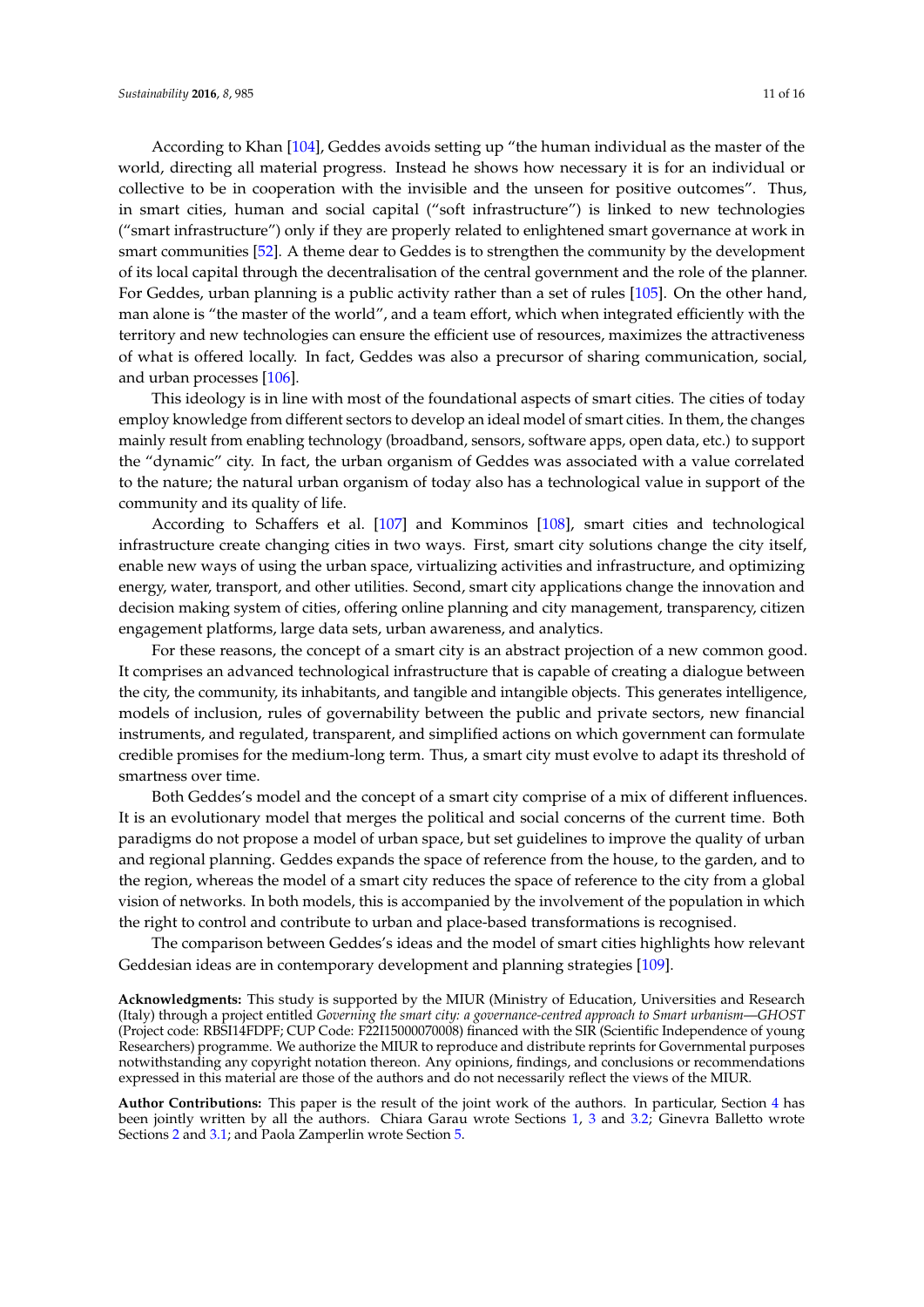**Conflicts of Interest:** The authors declare no conflict of interest. The founding sponsors had no role in the design of the study; in the collection, analyses, or interpretation of data; in the writing of the manuscript, and in the decision to publish the results.

## **References**

- <span id="page-11-0"></span>1. Di Biagi, P. *A Cura di. I Classici Dell'Urbanistica Moderna*; Donzelli Editore: Roma, Italy, 2009; p. viii.
- <span id="page-11-1"></span>2. Mairet, P. Introduction. In *Pioneer of Sociology: The Life and Letters of Patrick Geddes*; Lund Humphries: London, UK, 1957; pp. xvii–xx.
- <span id="page-11-2"></span>3. Halliday, R.J. The sociological movement, the sociological society, and the genesis of academic sociology in Britain. *Sociol. Rev.* **1968**, *16*, 377–398. [\[CrossRef\]](http://dx.doi.org/10.1111/j.1467-954X.1968.tb01304.x)
- <span id="page-11-3"></span>4. Fleure, H.J. Patrick Geddes (1854–1932). *Sociol. Rev. New Ser.* **1953**, *1*, 5–13. [\[CrossRef\]](http://dx.doi.org/10.1111/j.1467-954X.1953.tb00949.x)
- <span id="page-11-4"></span>5. Ashworth, W. *The Genesis of Modern British Town Planning: A Study in Economic and Social History of the Nineteenth and Twentieth Centuries*; Routledge & Kegan Paul: London, UK, 1954.
- <span id="page-11-5"></span>6. Earley, J. Sorting in Patrick Geddes' Outlook Tower. *Places* **1991**, *7*, 64–71.
- <span id="page-11-6"></span>7. Rubin, N.H. The changing appreciation of Patrick Geddes: A case study in planning history. *Plan. Perspect.* **2009**, *24*, 349–366. [\[CrossRef\]](http://dx.doi.org/10.1080/02665430902933986)
- <span id="page-11-7"></span>8. Streich, B. *Stadtplanung in der Wissensgesellschaft: Ein Handbuch*; VS-Verlag: Wiesbaden, Germany, 2011; p. 44.
- <span id="page-11-8"></span>9. Osborne, T.; Rose, N. Spatial phenomenotechnics: Making space with Charles Booth and Patrick Geddes. *Environ. Plan. D Soc. Space* **2004**, *22*, 209–228. [\[CrossRef\]](http://dx.doi.org/10.1068/d325t)
- <span id="page-11-9"></span>10. Cristoforetti, G. *Smart City and Community-Based Planning*; INU Edizioni srl: Roma, Italy, 2014.
- <span id="page-11-10"></span>11. Simmons, H.G. Patrick Geddes-Prophet without politics. *Stud. Mod. Eur. Hist. Cult.* **1976**, *2*, 159–191.
- <span id="page-11-11"></span>12. Geddes, P. *Cities in Evolution: An Introduction to the Town Planning Movement and to the Study of Civics*; Williams & Norgate: London, UK, 1915. Available online: [https://archive.org/stream/](https://archive.org/stream/citiesinevolutio00gedduoft#page/n9/mode/2up) [citiesinevolutio00gedduoft#page/n9/mode/2up](https://archive.org/stream/citiesinevolutio00gedduoft#page/n9/mode/2up) (accessed on 19 July 2016).
- <span id="page-11-12"></span>13. Parsons, K.C.; Schuyler, D. *From Garden City to Green City: The Legacy of Ebenezer Howard*; Johns Hopkins University Press: Baltimore, MD, USA, 2002.
- <span id="page-11-13"></span>14. Caragliu, A.; Del Bo, C.; Nijkamp, P. Smart cities in Europe. *J. Urban Technol.* **2011**, *18*, 65–82. [\[CrossRef\]](http://dx.doi.org/10.1080/10630732.2011.601117)
- <span id="page-11-14"></span>15. Sassen, S. *The Global City: New York, London, Tokyo*; Princeton University Press: Princeton NJ, USA, 2001.
- <span id="page-11-15"></span>16. Calzada, I.; Cobo, C. Unplugging: Deconstructing the smart city. *J. Urban Technol.* **2015**, *22*, 23–43. [\[CrossRef\]](http://dx.doi.org/10.1080/10630732.2014.971535)
- <span id="page-11-16"></span>17. Giffinger, R.; Fertner, C.; Kramar, H.; Kalasek, R.; Pichler-Milanovi´c, N.; Meijers, E. *Smart Cities: Ranking of European Medium-Sized Cities*; Vienna University of Technology: Vienna, Austria, 2007.
- <span id="page-11-27"></span>18. Murgante, B.; Borruso, G. Cities and smartness: A critical analysis of opportunities and risks. In Proceedings of the International Conference on Computational Science and Its Applications, Ho Chi Minh City, Vietnam, 24–27 June 2013; Springer: Berlin/Heidelberg, Germany, 2013; pp. 630–642.
- <span id="page-11-17"></span>19. Garau, C. Smart paths for advanced management of cultural heritage. *Reg. Stud. Reg. Sci.* **2014**, *1*, 286–293. [\[CrossRef\]](http://dx.doi.org/10.1080/21681376.2014.973439)
- <span id="page-11-18"></span>20. La via Italiana Alle Comunità Intelligenti. Available online: <http://italiansmartcity.it/> (assessed on 22 September 2016). (In Italian).
- <span id="page-11-19"></span>21. Mazza, L. State, citizenship, and common good: British idealists' influence on social philosophy and planning culture. *City Territ. Archit.* **2014**, *1*, 1–7. [\[CrossRef\]](http://dx.doi.org/10.1186/2195-2701-1-6)
- <span id="page-11-20"></span>22. Holden, A.; Iveson, K. Designs on the urban: New Labour's urban renaissance and the spaces of citizenship. *City* **2003**, *7*, 57–72. [\[CrossRef\]](http://dx.doi.org/10.1080/13604810302221)
- <span id="page-11-21"></span>23. Cochrane, A. *Understanding Urban Policy: A Critical Approach*; Blackwell: Oxford, UK, 2007.
- <span id="page-11-22"></span>24. Madden, D.J. City becoming world: Nancy, Lefebvre, and the global-urban imagination. *Environ. Plan. Part D* **2012**, *30*, 772–787. [\[CrossRef\]](http://dx.doi.org/10.1068/d17310)
- 25. Putnam, R.D. *Bowling Alone: The Collapse and Revival of American Community*; Simon and Schuster: New York, NY, USA, 2001.
- <span id="page-11-23"></span>26. Putnam, R.D.; Feldstein, L.; Cohen, D.J. *Better Together: Restoring the American Community*; Simon and Schuster: New York, NY, USA, 2004.
- <span id="page-11-24"></span>27. Chapman, D. The common sense of Patrick Geddes. *Town Ctry. Plan.* **1945**, *13*, 161–181.
- <span id="page-11-25"></span>28. Pepler, G. Geddes' contribution to town planning. *Town Plan. Rev.* **1955**, *26*, 19–24. [\[CrossRef\]](http://dx.doi.org/10.3828/tpr.26.1.u02775g40240m504)
- <span id="page-11-26"></span>29. Mazza, L. *La Città Come Progetto e Spazio Politico e di Rappresentazione*; Educatt: Milano, Italy, 2012.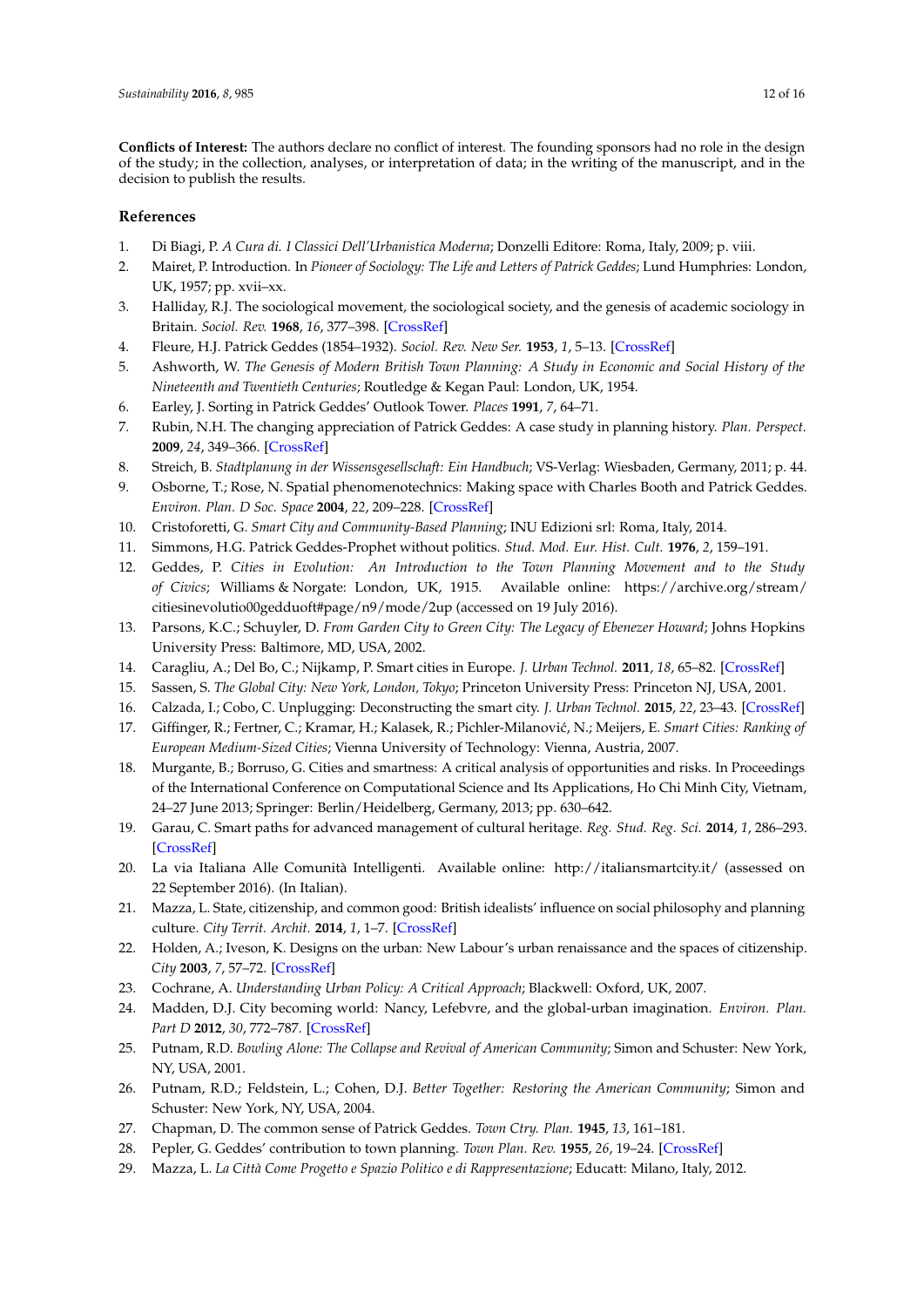- <span id="page-12-0"></span>30. Marshall, T.H. *Citizenship and Social Class*; Cambridge University press: Cambridge, UK, 1950; Volume 11, pp. 28–29.
- <span id="page-12-1"></span>31. Ferrera, M. Verso una cittadinanza sociale aperta. I nuovi confini del welfare nell'Unione Europea. *Riv. Ital. Sci. Politica* **2004**, *34*, 2.
- <span id="page-12-2"></span>32. Ferrara, R. The smart city and the green economy in Europe: A critical approach. *Energies* **2015**, *8*, 4724–4734. [\[CrossRef\]](http://dx.doi.org/10.3390/en8064724)
- <span id="page-12-3"></span>33. Batty, M. *The New Science of Cities*; Elsevier: London, UK, 2013.
- <span id="page-12-4"></span>34. Stratigea, A. The concept of "smart cities" towards community development? *Netcom* **2012**, *26*, 375–388. [\[CrossRef\]](http://dx.doi.org/10.4000/netcom.1105)
- <span id="page-12-5"></span>35. Sanseverino, E.R.; Sanseverino, R.R.; Vaccaro, V. *Atlante Delle Smart City. Comunità Intelligenti Europee ed Asiatiche*; Franco Angeli: Milano, Italy, 2015.
- <span id="page-12-6"></span>36. Batty, M.; Marshall, S. Centenary paper: The evolution of cities: Geddes, Abercrombie and the new physicalism. *Town Plan. Rev.* **2009**, *80*, 551–574. [\[CrossRef\]](http://dx.doi.org/10.3828/tpr.2009.12)
- <span id="page-12-7"></span>37. Sultana, S.; Weber, J. (Eds.) *Minicars, Maglevs, and Mopeds: Modern Modes of Transportation around the World: Modern Modes of Transportation around the World*; ABC-CLIO: Santa Barbara, CA, USA, 2016.
- <span id="page-12-8"></span>38. Gianni, F.; Divitini, M. Technology-enhanced Smart City Learning: A Systematic Mapping of the Literature. *Interact. Des. Archit. J.* **2016**, *27*, 28–43.
- <span id="page-12-9"></span>39. Gallent, N.; Ciaffi, D. Introduction. In *Community Action and Planning: Contexts, Drivers and Outcomes*; Gallent, N., Ciaffi, D., Eds.; Policy Press: Bristol, UK, 2016; pp. 3–19.
- <span id="page-12-10"></span>40. Alexander, E.R.; Mazza, L.; Moroni, S. Planning without plans? Nomocracy or teleocracy for social-spatial ordering. *Prog. Plan.* **2012**, *77*, 37–87. [\[CrossRef\]](http://dx.doi.org/10.1016/j.progress.2011.12.001)
- <span id="page-12-11"></span>41. Adams, C.; Millard, P. The Evolution of State, People and Corporate Relationship in e-Government. In Proceedings of the 14th European Conference on e-Government: ECEG 2014, Brasov, Romania, 12–13 June 2014; Academic Conferences and Publishing International Limited: Sonning Common, UK, 2014; pp. 10–14.
- <span id="page-12-12"></span>42. Mazza, L. Geddes "politico": Vision, survey, citizenship. *Territorio* **2008**, *45*, 91–98.
- <span id="page-12-13"></span>43. The Most Recent Proposal Is the Draft Law of the Italian Institute of Urban Planning (*Istituto Nazionale di Urbanistica*—INU) on the Government of Territory. 2008. Available online: [http://www.inu.it/wp-content/](http://www.inu.it/wp-content/uploads/LGT_INU_finale.pdf) [uploads/LGT\\_INU\\_finale.pdf](http://www.inu.it/wp-content/uploads/LGT_INU_finale.pdf) (accessed on 21 September 2016).
- <span id="page-12-14"></span>44. Braham, W.W.; Hale, J.A.; Sadar, J.S. *Rethinking Technology: A Reader in Architectural Theory*; Routledge: New York, NY, USA, 2007; p. 53.
- <span id="page-12-15"></span>45. Adler, P.S.; Kwon, S.W. Social capital: Prospects for a new concept. *Acad. Manag. Rev.* **2002**, *27*, 17–40.
- <span id="page-12-16"></span>46. Geddes, P.; Ferreira, J.V.; Jha, S.S. *The Outlook Tower: Essays on Urbanization in Memory of Patrick Geddes*; Popular Prakashan: Bombay, India, 1976.
- <span id="page-12-17"></span>47. Sampson, R.J.; Morenoff, J.D.; Gannon-Rowley, T. Assessing "neighborhood effects": Social processes and new directions in research. *Annu. Rev. Sociol.* **2002**, *28*, 443–478. [\[CrossRef\]](http://dx.doi.org/10.1146/annurev.soc.28.110601.141114)
- <span id="page-12-18"></span>48. Jagadisan, S.; Fookes, T. Antecedents for the Ekistic Grid and the Anthropocosmos Model: A critical view of ekistic methodology. *Ekistics* **2006**, *73*, 265–276.
- <span id="page-12-19"></span>49. Abercrombie, P. *Greater London Plan*; University of London Press: London, UK, 1944.
- <span id="page-12-20"></span>50. Mazza, L. Riformatori morali e meccanici. Cittadinanza e controllo spaziale tra ottocento e novecento. In *Le Frontiere Della Geografia. Testi, Dialoghi e Racconti per Giuseppe Dematteis*; Aa, V., Ed.; Utet: Novara, Italy, 2009; pp. 293–331.
- <span id="page-12-21"></span>51. Lefebvre, H. The right to the city. In *Writings on Cities*; Kofman, E., Lebas, E., Eds.; Blackwell: Cambridge, MA, USA, 1995; pp. 63–184.
- <span id="page-12-22"></span>52. Garau, C. Perspectives on cultural and sustainable rural tourism in a smart region: The case study of Marmilla in Sardinia (Italy). *Sustainability* **2015**, *7*, 6412–6434. [\[CrossRef\]](http://dx.doi.org/10.3390/su7066412)
- <span id="page-12-23"></span>53. Salzano, E. Dualismo urbano. Città dei cittadini o città della rendita. *QT2 Quad. Territ.* **2011**, *2*, 143–153.
- <span id="page-12-24"></span>54. Culpitt, I. *Welfare and Citizenship: Beyond the Crisis of the Welfare State?*; Sage Publications: London, UK, 1992.
- <span id="page-12-25"></span>55. La Bella, M. Cittadinanza locale e strumenti di accountability. In *Questioni e Forme Della Cittadinanza*; La Bella, M., Santoro, P., Eds.; Franco Angeli: Milano, Italy, 2011.
- <span id="page-12-26"></span>56. Sberna, S.; Vannucci, A. Corruzione e infiltrazioni criminali nel governo del territorio. In *Città e Politiche in Tempo di Crisi*; Fregolent, L., Savino, M., Eds.; Franco Angeli: Milano, Italy, 2014; pp. 195–235.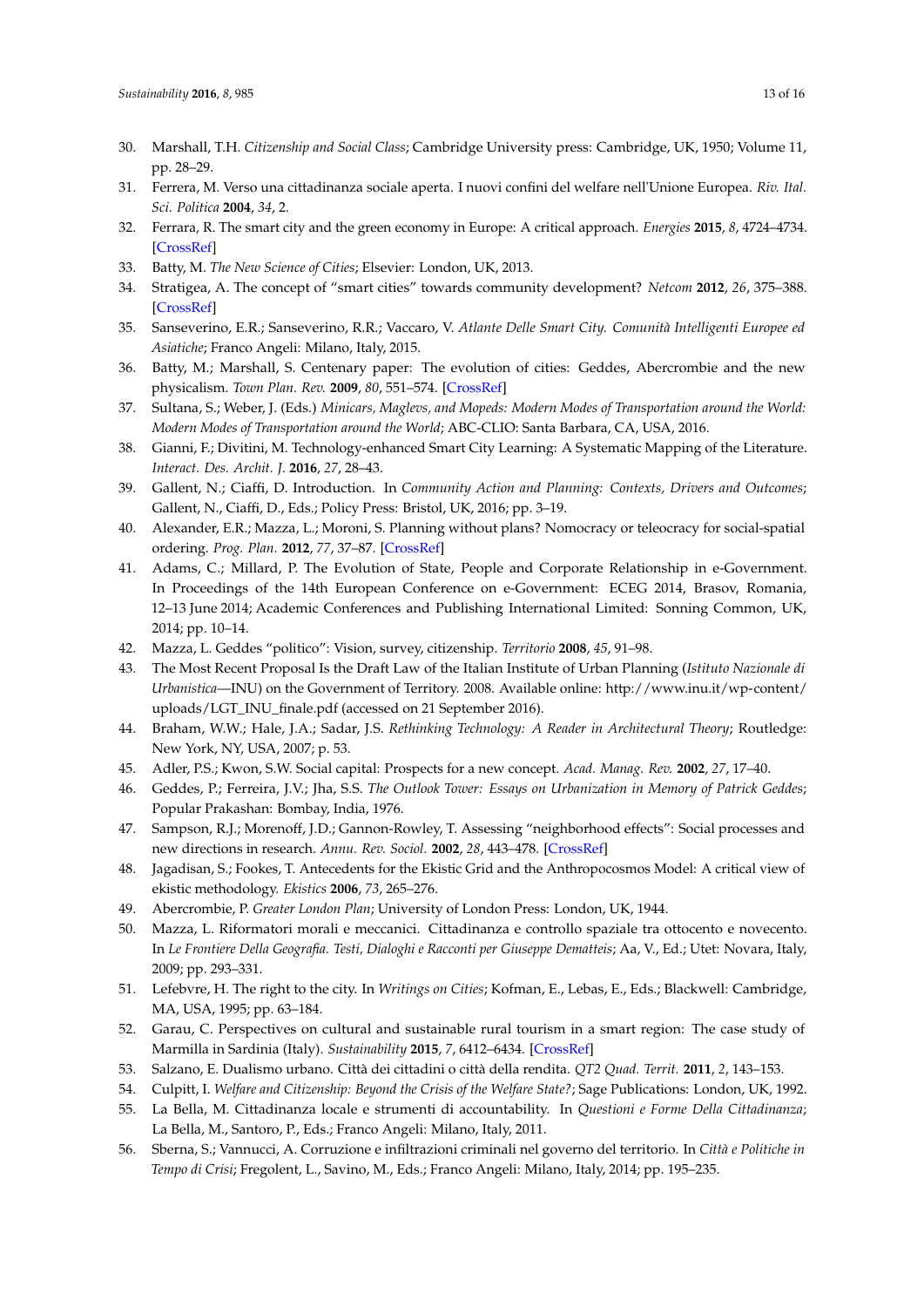- <span id="page-13-0"></span>57. Searing, D.D.; Conover, P.J.; Crewe, I. Citizenship in the age of liberalism. *Parliam. Aff.* **2003**, *56*, 634–651. [\[CrossRef\]](http://dx.doi.org/10.1093/pa/gsg107)
- <span id="page-13-1"></span>58. Mitchell, W.J. *City of Bits: Space, Place and the Infobahn*; MIT Press: Cambridge, MA, USA, 1995.
- 59. Mitchell, W.J. *E-Topia: Urban Life, Jim—But Not as We Know It*; MIT Press: Cambridge, MA, USA, 1999.
- <span id="page-13-2"></span>60. Mitchell, W.J. *Me ++: The Cyborg Self and the Networked City*; MIT Press: Cambridge, MA, USA, 2003.
- <span id="page-13-3"></span>61. Castells, M. *The Information Society and the Welfare State: The Finnish Model*; Oxford UP: Oxford, UK, 2002.
- 62. Castells, M. *The Network Society: A Cross-Cultural Perspective*; Edward Edgar: Cheltenham, UK; Northampton, MA, USA, 2004.
- <span id="page-13-4"></span>63. Castells, M. *The Network Society: From Knowledge to Policy*; Center for Transatlantic Relations: Washington, DC, USA, 2006.
- <span id="page-13-5"></span>64. Meller, H.E. Cities and evolution: Patrick Geddes as an international prophet of town planning before 1914. In *The Rise of Modern Urban Planning 1800–1914*; Mansell: London, UK, 1980; p. 199.
- <span id="page-13-6"></span>65. Gil-Garcia, J.R.; Pardo, T.A.; Nam, T. What makes a city smart? Identifying core components and proposing an integrative and comprehensive conceptualization. *Inf. Polity* **2015**, *20*, 61–87. [\[CrossRef\]](http://dx.doi.org/10.3233/IP-150354)
- <span id="page-13-7"></span>66. Hollands, R. Will the real smart city please stand up? Intelligent, progressive or entrepreneurial? *City* **2008**, *12*, 303–320. [\[CrossRef\]](http://dx.doi.org/10.1080/13604810802479126)
- 67. Anthopoulos, L.; Fitsilis, P. From digital to ubiquitous cities: Defining a common architecture for urban development. In Proceedings of the 2010 Sixth International Conference on Intelligent Environments (IE), Kuala Lumpur, Malaysia, 19–21 July 2010; pp. 301–306.
- <span id="page-13-8"></span>68. Wall, R.; Stravlopoulos, S. Smart cities within world city networks. *Appl. Econ. Lett.* **2016**, *23*, 875–879. [\[CrossRef\]](http://dx.doi.org/10.1080/13504851.2015.1117038)
- <span id="page-13-9"></span>69. Dessers, E.; Vancauwenberghe, G.; Vandenbroucke, D.; Crompvoets, J.; van Hootegem, G. Analysing spatial data performance in inter-organisational processes. *Int. J. Digit. Earth* **2015**, *8*, 403–420. [\[CrossRef\]](http://dx.doi.org/10.1080/17538947.2014.945499)
- <span id="page-13-10"></span>70. Aykin, N. (Ed.) *Usability and Internationalization of Information Technology*; CRC Press: London, UK, 2016.
- <span id="page-13-11"></span>71. Bellini, P.; Benigni, M.; Billero, R.; Nesi, P.; Rauch, N. Km4City ontology building vs data harvesting and cleaning for smart-city services. *J. Vis. Lang. Comput.* **2014**, *25*, 827–839. [\[CrossRef\]](http://dx.doi.org/10.1016/j.jvlc.2014.10.023)
- <span id="page-13-12"></span>72. Nesi, P.; Pantaleo, G.; Tenti, M. Geographical localization of web domains and organization addresses recognition by employing natural language processing, Pattern Matching and clustering. *Eng. Appl. Artif. Intell.* **2016**, *51*, 202–211. [\[CrossRef\]](http://dx.doi.org/10.1016/j.engappai.2016.01.011)
- <span id="page-13-13"></span>73. Fistola, R. Smart City: Riflessioni sull'intelligenza urbana. *TeMA J. Land Use Mobil. Environ.* **2013**, *6*, 47–60.
- <span id="page-13-14"></span>74. The Organisation for Economic Co-Operation and Development. *Sustainable Development: Critical Issues*; OECD: Paris, France, 2001.
- 75. Commission of the European Communities. A Sustainable Europe for a Better World: A European Union Strategy for Sustainable Development. 2001. Available online: [http://europa.eu.int/eur-lex/en/com/cnc/](http://europa.eu.int/eur-lex/en/com/cnc/2001/com2001_0264en01.pdf) [2001/com2001\\_0264en01.pdf](http://europa.eu.int/eur-lex/en/com/cnc/2001/com2001_0264en01.pdf) (accessed on 19 July 2016).
- 76. Shao, G.; Li, F.; Tang, L. Multidisciplinary perspectives on sustainable development. *Int. J. Sustain. Dev. World Ecol.* **2011**, *18*, 187–189. [\[CrossRef\]](http://dx.doi.org/10.1080/13504509.2011.572304)
- <span id="page-13-15"></span>77. Springett, D. Editorial: Critical Perspectives on Sustainable Development. *Sust. Dev.* **2013**, *21*, 73–82. [\[CrossRef\]](http://dx.doi.org/10.1002/sd.1556)
- <span id="page-13-16"></span>78. Mistretta, P.; Garau, C. *Città e Sfide. Conflitti e Utopie. Strategie di Impresa e Politiche del Territorio. Successi e Criticità dei Modelli di Governance*; CUEC: Cagliari, Italy, 2013.
- <span id="page-13-17"></span>79. Geddes, P. *City Development*; A Report to the Carnegie Dunfermline Trust; Irish University Press: Shannon, UK, 1904.
- <span id="page-13-18"></span>80. Geddes, P. *Civics: As Applied Sociology*; Dodo Press: Gloucestershire, UK, 1904.
- <span id="page-13-19"></span>81. Krieger-Boden, C. *EU Cohesion Policy, Past and Present: Sustaining a Prospering and Fair European Union?*; Kiel Institute for the World Economy (IfW): Kiel, Germany, 2016.
- 82. Regio, D.G. *EU 2020 Strategy*; Support in the Negotiations on the Next Period of EU Cohesion Funding (2014–2020); Country Fact Sheet: Bruxelles, Belgium, 2012.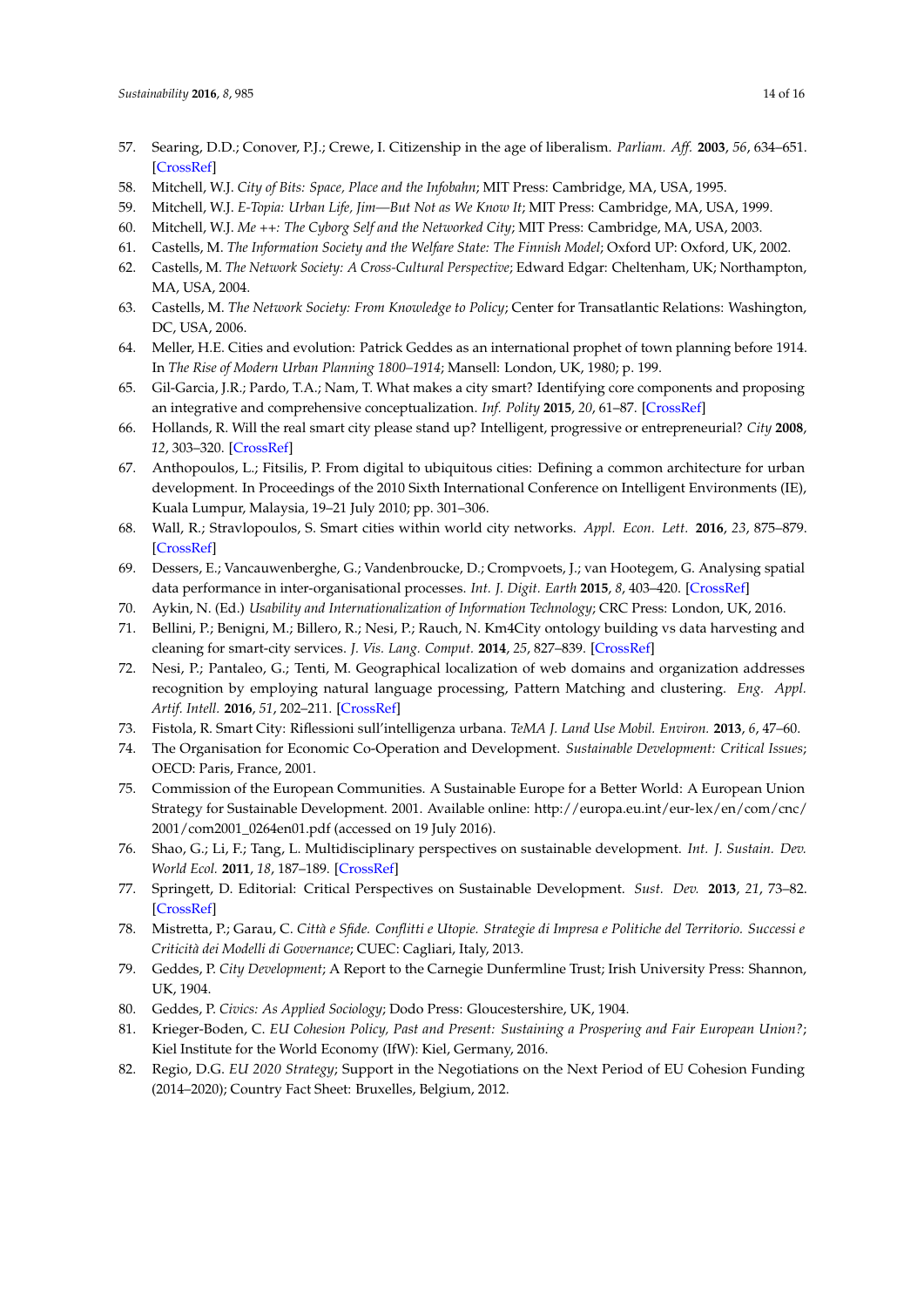- 83. European Commission. Communication on Smart Cities and Communities European Innovation Partnership. Available online: [https://www.google.it/url?sa=t&rct=j&q=&esrc=s&source=web&cd=](https://www.google.it/url?sa=t&rct=j&q=&esrc=s&source=web&cd=2&cad=rja&uact=8&ved=0ahUKEwins4PHlq_PAhXLthQKHflFADQQFgglMAE&url=https%3A%2F%2Fwebapi.cor.europa.eu%2Fdocumentsanonymous%2FCDR589-2013_00_00_TRA_DT_EN.doc&usg=AFQjCNG43qD3JXvQ9MWAbOnCCoR3Y2xWqw&sig2=8CaUdhBghwXXNfUk9NDv1w) [2&cad=rja&uact=8&ved=0ahUKEwins4PHlq\\_PAhXLthQKHflFADQQFgglMAE&url=https%3A%2F%](https://www.google.it/url?sa=t&rct=j&q=&esrc=s&source=web&cd=2&cad=rja&uact=8&ved=0ahUKEwins4PHlq_PAhXLthQKHflFADQQFgglMAE&url=https%3A%2F%2Fwebapi.cor.europa.eu%2Fdocumentsanonymous%2FCDR589-2013_00_00_TRA_DT_EN.doc&usg=AFQjCNG43qD3JXvQ9MWAbOnCCoR3Y2xWqw&sig2=8CaUdhBghwXXNfUk9NDv1w) [2Fwebapi.cor.europa.eu%2Fdocumentsanonymous%2FCDR589-2013\\_00\\_00\\_TRA\\_DT\\_EN.doc&usg=](https://www.google.it/url?sa=t&rct=j&q=&esrc=s&source=web&cd=2&cad=rja&uact=8&ved=0ahUKEwins4PHlq_PAhXLthQKHflFADQQFgglMAE&url=https%3A%2F%2Fwebapi.cor.europa.eu%2Fdocumentsanonymous%2FCDR589-2013_00_00_TRA_DT_EN.doc&usg=AFQjCNG43qD3JXvQ9MWAbOnCCoR3Y2xWqw&sig2=8CaUdhBghwXXNfUk9NDv1w) [AFQjCNG43qD3JXvQ9MWAbOnCCoR3Y2xWqw&sig2=8CaUdhBghwXXNfUk9NDv1w](https://www.google.it/url?sa=t&rct=j&q=&esrc=s&source=web&cd=2&cad=rja&uact=8&ved=0ahUKEwins4PHlq_PAhXLthQKHflFADQQFgglMAE&url=https%3A%2F%2Fwebapi.cor.europa.eu%2Fdocumentsanonymous%2FCDR589-2013_00_00_TRA_DT_EN.doc&usg=AFQjCNG43qD3JXvQ9MWAbOnCCoR3Y2xWqw&sig2=8CaUdhBghwXXNfUk9NDv1w) (accessed on 27 September 2016).
- 84. European Commission. *Transport in Figures. Statistical Pocketbook*; Publications Office of the European Union: Luxembourg, 2012.
- 85. European Commission. Meeting of Advisory Group "ICT Infrastructure for Energy-Efficient Buildings and Neighbourhoods for Carbon Neutral Cities. Available online: [http://ec.europa.eu/information\\_society/](http://ec.europa.eu/information_society/activities/sustainable_growth/docs/elsa/elsa_2010/report_elsa2010.pdf) [activities/sustainable\\_growth/docs/elsa/elsa\\_2010/report\\_elsa2010.pdf](http://ec.europa.eu/information_society/activities/sustainable_growth/docs/elsa/elsa_2010/report_elsa2010.pdf) (accessed on 19 July 2016).
- 86. European Commission. *Impact Assessment Accompanying Document to the White Paper*, European Commission: Brussels, Belgium, 2011.
- <span id="page-14-0"></span>87. European Commission. Communication on Investing in the Development of Low Carbon Technologies (SET-Plan). Available online: [http://eur-lex.europa.eu/legal-content/en/TXT/?uri=CELEX%](http://eur-lex.europa.eu/legal-content/en/TXT/?uri=CELEX%3A52009DC0519) [3A52009DC0519](http://eur-lex.europa.eu/legal-content/en/TXT/?uri=CELEX%3A52009DC0519) (accessed on 19 July 2016).
- <span id="page-14-1"></span>88. Van Soom, E. Measuring Levels of Supply and Demand for e-Services and e-Government: A Toolkit for Cities. Smart Cities Research Brief, 2009; No. 3. Available online: [http://www.smartcities.info/files/Smart\\_](http://www.smartcities.info/files/Smart_Cities_Research_Brief_Measuring_levels_of_supply_and_demand_for_eservices_and_egov.pdf) [Cities\\_Research\\_Brief\\_Measuring\\_levels\\_of\\_supply\\_and\\_demand\\_for\\_eservices\\_and\\_egov.pdf](http://www.smartcities.info/files/Smart_Cities_Research_Brief_Measuring_levels_of_supply_and_demand_for_eservices_and_egov.pdf) (accessed on 19 July 2016).
- 89. Toppeta, D. The Smart City Vision: How Innovation and ICT Can Build Smart, "Liveable," Sustainable Cities. Available online: [http://inta-aivn.org/images/cc/Urbanism/background%20documents/Toppeta\\_Report\\_](http://inta-aivn.org/images/cc/Urbanism/background%20documents/Toppeta_Report_005_2010.pdf) [005\\_2010.pdf](http://inta-aivn.org/images/cc/Urbanism/background%20documents/Toppeta_Report_005_2010.pdf) (accessed on 27 September 2016).
- 90. Abdulrahman, A.; Meshal, A.; Imad, F.T. A Smart Cities: Survey. *J. Adv. Comput. Sci. Technol. Res.* **2012**, *2*, 79–90.
- 91. Albino, V.; Berardi, U.; Dangelico, R.M. Smart cities: Definitions, dimensions, performance, and initiatives. *J. Urban Technol.* **2015**, *22*, 3–21. [\[CrossRef\]](http://dx.doi.org/10.1080/10630732.2014.942092)
- 92. Confrontarsi per Diventare Smart. 2013. Available online: [http://www.between.it/pdf/Between\\_](http://www.between.it/pdf/Between_SmartCityIndex2013.pdf) [SmartCityIndex2013.pdf](http://www.between.it/pdf/Between_SmartCityIndex2013.pdf) (accessed on 19 July 2016).
- 93. Dodgson, M.; Gann, D. Technological innovation and complex systems in cities. *J. Urban Technol.* **2011**, *18*, 101–113. [\[CrossRef\]](http://dx.doi.org/10.1080/10630732.2011.615570)
- 94. Huggins, R.; Clifton, N. Competitiveness, creativity, and place-based development. *Environ. Plan. A* **2011**, *43*, 1341–1362. [\[CrossRef\]](http://dx.doi.org/10.1068/a43559)
- 95. Garau, C.; Masala, F.; Pinna, F. Benchmarking smart urban mobility: A study on Italian cities. In *Computational Science and Its Applications*; Springer International Publishing: Cham, Switzerland, 2015; pp. 612–623.
- 96. Balletto, G.; Mei, G.; Garau, C. Relationship between Quarry Activity and Municipal Spatial Planning: A Possible Mediation for the Case of Sardinia, Italy. *Sustainability* **2015**, *7*, 16148–16163. [\[CrossRef\]](http://dx.doi.org/10.3390/su71215801)
- <span id="page-14-2"></span>97. Garau, C.; Masala, F.; Pinna, F. Cagliari and smart urban mobility: Analysis and comparison. *Cities* **2016**, *56*, 35–46. [\[CrossRef\]](http://dx.doi.org/10.1016/j.cities.2016.02.012)
- <span id="page-14-3"></span>98. Chelleri, L.; Kua, H.W.; Rodríguez Sánchez, J.P.; Nahiduzzaman, K.M.; Thondhlana, G. Are People Responsive to a More Sustainable, Decentralized, and User-Driven Management of Urban Metabolism? *Sustainability* **2016**, *8*, 275. [\[CrossRef\]](http://dx.doi.org/10.3390/su8030275)
- <span id="page-14-4"></span>99. Kaletsky, A. *Capitalism 4.0: The Birth of a New Economy in the Aftermath of Crisis*; Perseus: New York, NY, USA, 2010.
- <span id="page-14-5"></span>100. Rassia, S.T.; Pardalos, P.M. *Cities for Smart Environmental and Energy Futures: Impacts on Architecture and Technology*; Springer: Heildeberg, Germany, 2014.
- <span id="page-14-6"></span>101. Birkeland, J. *Design for Sustainability: A Sourcebook of Integrated, Eco-Logical Solutions*; Earthscan Publications: Sterling, UK, 2012.
- <span id="page-14-7"></span>102. Townsend, A.M. *Smart Cities: Big Data, Civic Hackers, and the Quest for a New Utopia*; WW Norton & Company: London, UK, 2013.
- <span id="page-14-8"></span>103. Datta, P. Patrick Geddes and the metropolis. In *Cities in South Asia*; Bates, C., Mio, M., Eds.; Routledge: New York, NY, USA, 2015; pp. 47–63.